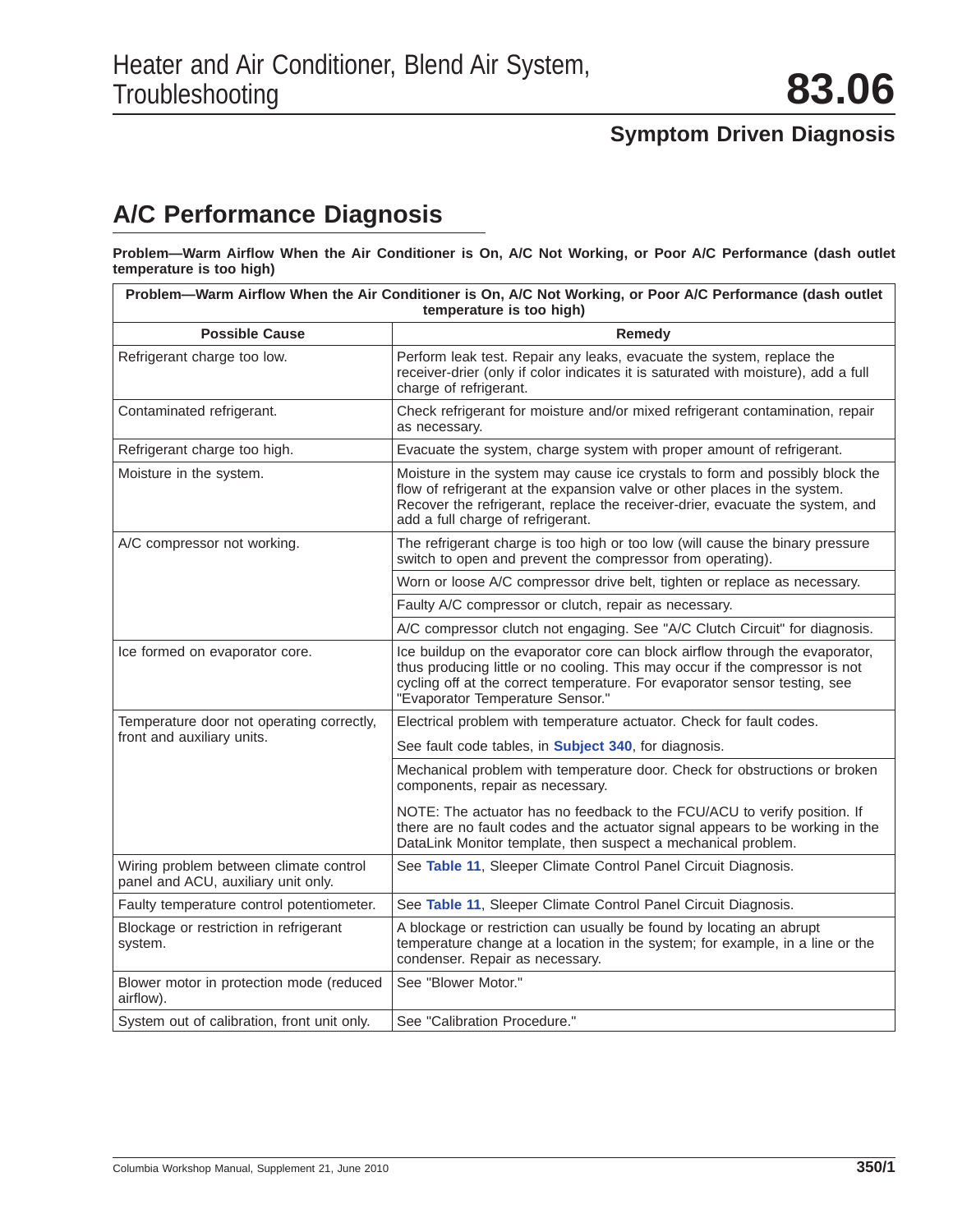### **Problem—No Fresh Air, Front Unit Only (nonrecirculation mode)**

| Problem-No Fresh Air, Front Unit Only (nonrecirculation mode) |                                                                                                                                                                                                                            |
|---------------------------------------------------------------|----------------------------------------------------------------------------------------------------------------------------------------------------------------------------------------------------------------------------|
| <b>Possible Cause</b>                                         | <b>Remedy</b>                                                                                                                                                                                                              |
| Recirc door not operating correctly.                          | Electrical problem with recirc door actuator. Check for fault codes.                                                                                                                                                       |
|                                                               | See fault code tables, in <b>Subject 340</b> , for diagnosis.                                                                                                                                                              |
|                                                               | Also see "Recirculation" and "Actuator Stepper Motors—Temperature, Recirc,<br>and Mode."                                                                                                                                   |
|                                                               | Mechanical problem with recirc door. Check for obstructions or broken<br>components, repair as necessary.                                                                                                                  |
|                                                               | NOTE: The actuator has no feedback to the FCU/ACU to verify position. If<br>there are no fault codes and the actuator signal appears to be working in the<br>DataLink Monitor template, then suspect a mechanical problem. |
| Restricted filter or intake.                                  | Clean as necessary.                                                                                                                                                                                                        |
| System out of calibration.                                    | See "Calibration Procedure."                                                                                                                                                                                               |

### **Problem—Low Side Pressure Too Low**

| <b>Problem-Low Side Pressure Too Low</b>    |                                                                                                                                                                                       |
|---------------------------------------------|---------------------------------------------------------------------------------------------------------------------------------------------------------------------------------------|
| <b>Possible Cause</b>                       | Remedy                                                                                                                                                                                |
| Refrigerant system restriction or blockage. | Check the expansion valve and other components for blockage (blockage may<br>be due to moisture causing ice buildup).                                                                 |
| Refrigerant charge too low.                 | Perform leak test. Repair any leaks, evacuate the system, replace the<br>receiver-drier (only if color indicates it is saturated with moisture), add a full<br>charge of refrigerant. |

### **Problem—High Side Pressure Too High**

| Problem-High Side Pressure Too High                                               |                                                                                                                                           |
|-----------------------------------------------------------------------------------|-------------------------------------------------------------------------------------------------------------------------------------------|
| <b>Possible Cause</b>                                                             | Remedy                                                                                                                                    |
| Restricted airflow through condenser.                                             | Check for dirt and debris buildup in front of condenser, clean as necessary.                                                              |
|                                                                                   | Check engine fan operation.                                                                                                               |
| Restriction or blockage in condenser or<br>line from condenser to receiver-drier. | Restriction or blockage will usually be indicated by a cool spot or ice buildup<br>near the restriction or blockage. Repair as necessary. |
|                                                                                   | NOTE: If the compressor has recently failed, the restriction may be due to<br>leftover debris from the failed compressor.                 |
| Air in refrigerant.                                                               | Check refrigerant purity, evacuate, and charge as necessary.                                                                              |
| Engine overheating.                                                               | Check engine cooling system.                                                                                                              |
| Engine fan not working correctly.                                                 | See Group 20, check fan cycling switch.                                                                                                   |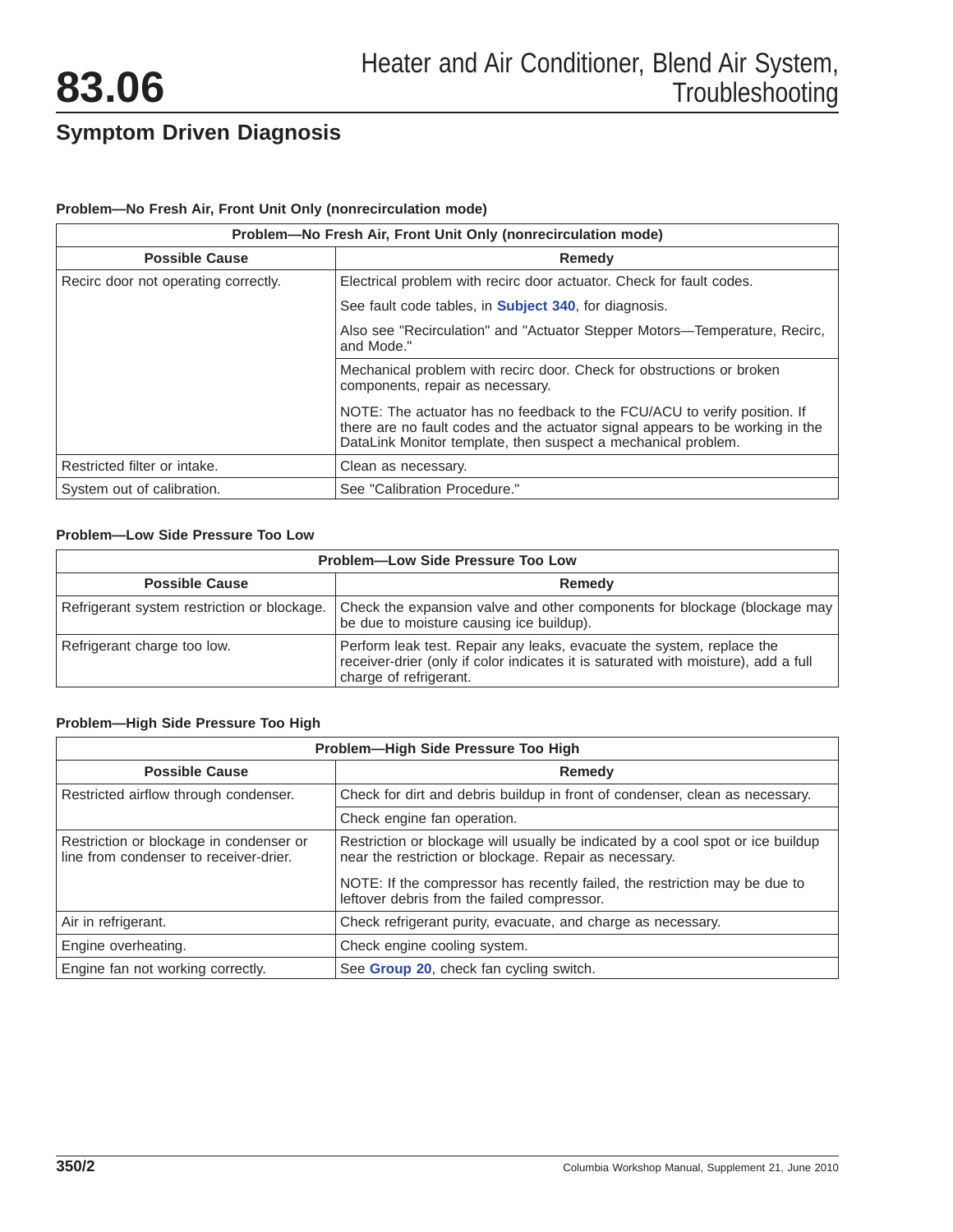#### **Problem—Compressor Runs Continuously**

| Problem-Compressor Runs Continuously* |                                                                                                                                               |
|---------------------------------------|-----------------------------------------------------------------------------------------------------------------------------------------------|
| <b>Possible Cause</b>                 | Remedy                                                                                                                                        |
| Refrigerant charge too high.          | Evacuate the system, replace the receiver-drier (only if color indicates it is<br>saturated with moisture), add a full charge of refrigerant. |
| Faulty evaporator temperature sensor. | See "Evaporator Temperature Sensor."                                                                                                          |

\* This is normal when the ambient temperature and/or relative humidity is high.

### **Problem—Little or No Heat, Front and Auxiliary Units**

| Problem—Little or No Heat, Front and Auxiliary Units |                                                                                                                                                                                                                                                                                    |
|------------------------------------------------------|------------------------------------------------------------------------------------------------------------------------------------------------------------------------------------------------------------------------------------------------------------------------------------|
| <b>Possible Cause</b>                                | <b>Remedy</b>                                                                                                                                                                                                                                                                      |
| Low engine coolant.                                  | Check coolant level.                                                                                                                                                                                                                                                               |
| Plugged heater core.                                 | Flush coolant system or replace heater core as necessary.                                                                                                                                                                                                                          |
|                                                      | NOTE: This can be checked by feeling the inlet and outlet heater hoses.<br>There should be a slight temperature difference when the temperature is set<br>to hot and the fan is on high (engine at operating temperature). A large<br>temperature difference indicates a blockage. |
| Faulty engine thermostat.                            | Check if thermostat is stuck open, this may cause the engine to not reach<br>operating temperature under light load or when ambient temperatures are low.                                                                                                                          |
| Temperature door not operating correctly.            | Electrical problem with temperature actuator. Check for fault codes.                                                                                                                                                                                                               |
|                                                      | See fault code tables, in <b>Subject 340</b> , for diagnosis.                                                                                                                                                                                                                      |
|                                                      | Also see "Override."                                                                                                                                                                                                                                                               |
|                                                      | Mechanical problem with temperature door. Check for obstructions or broken<br>components, repair as necessary.                                                                                                                                                                     |
|                                                      | NOTE: The actuator has no feedback to the FCU/ACU to verify position. If<br>there are no fault codes and the actuator signal appears to be working in the<br>DataLink Monitor template, then suspect a mechanical problem.                                                         |
| System out of calibration, front unit only.          | See "Calibration Procedure."                                                                                                                                                                                                                                                       |

#### **Problem—Water or Engine Coolant Leaking from HVAC Unit Inside the Cab, Front and Auxiliary Units**

#### **Problem—Water or Engine Coolant Leaking from HVAC Unit Inside the Cab, Front and Auxiliary Units\***

| <b>Possible Cause</b> |                      | Remedy |  |
|-----------------------|----------------------|--------|--|
| Plugged drain tubes.  | Clean as necessary.  |        |  |
| Leaking heater core.  | Replace heater core. |        |  |

\* Clear water dripping from the HVAC unit under the hood is normal when the A/C is on. This is from moisture condensing out of the air as it cools going through the evaporator.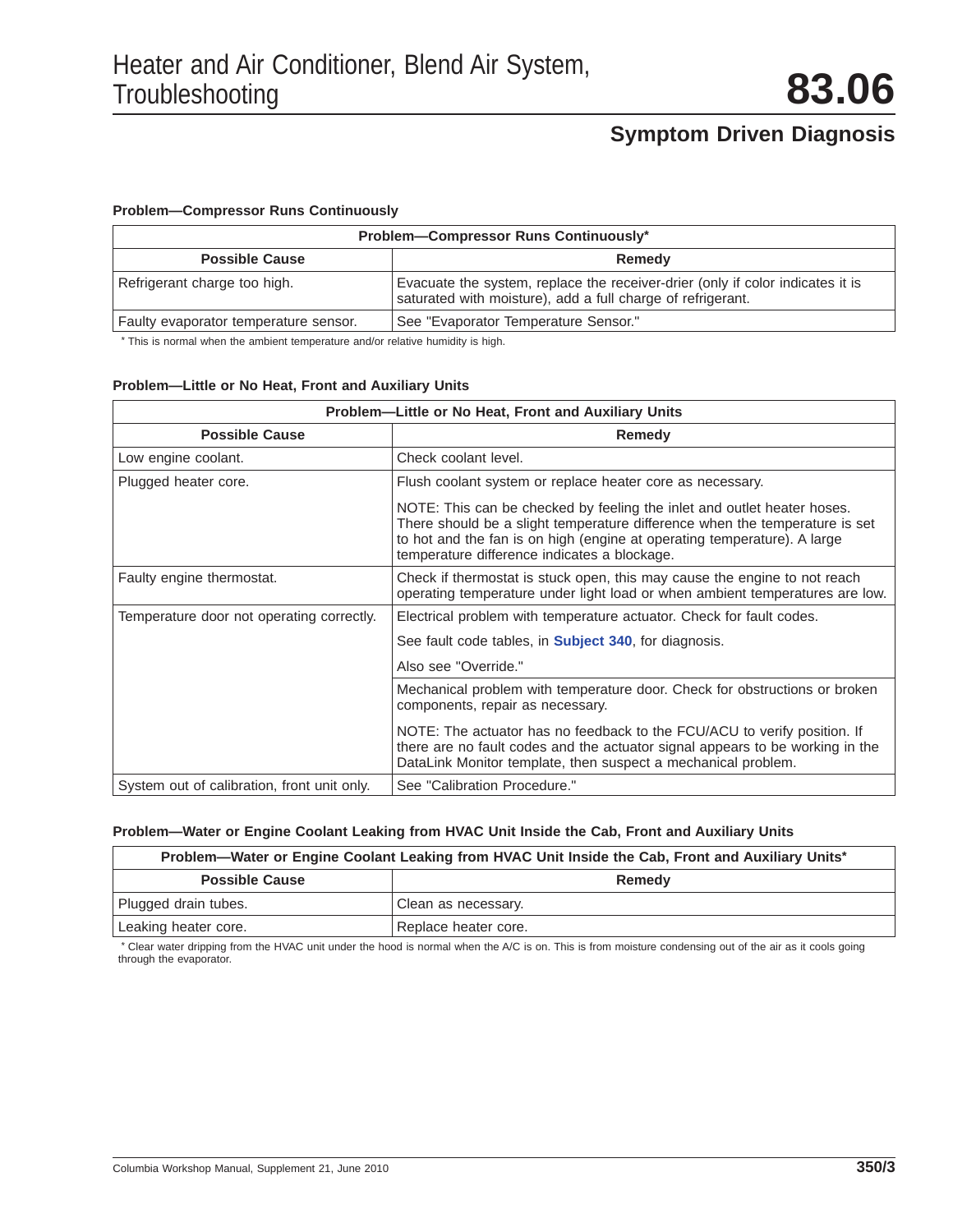### **Problem—Recirculation Mode Not Working, Front Unit Only**

| Problem—Recirculation Mode Not Working, Front Unit Only |                                                                                                                                                                                                                            |
|---------------------------------------------------------|----------------------------------------------------------------------------------------------------------------------------------------------------------------------------------------------------------------------------|
| <b>Possible Cause</b><br>Remedy                         |                                                                                                                                                                                                                            |
| Recirc door not operating correctly.                    | Electrical problem with recirc actuator. Check for fault codes.                                                                                                                                                            |
|                                                         | See fault code tables, in <b>Subject 340</b> , for diagnosis.                                                                                                                                                              |
|                                                         | Also see "Recirculation" and "Actuator Stepper Motors—Temperature, Recirc<br>and Mode."                                                                                                                                    |
|                                                         | Mechanical problem with recirculation door. Check for obstructions or broken<br>components, repair as necessary.                                                                                                           |
|                                                         | NOTE: The actuator has no feedback to the FCU/ACU to verify position. If<br>there are no fault codes and the actuator signal appears to be working in the<br>DataLink Monitor template, then suspect a mechanical problem. |
| System out of calibration.                              | See "Calibration Procedure."                                                                                                                                                                                               |

### **Problem—Air Does Not Come Out of Correct Outlets, Front Unit Only**

| Problem-Air Does Not Come Out of Correct Outlets, Front Unit Only* |                                                                                                                                                                                                                            |
|--------------------------------------------------------------------|----------------------------------------------------------------------------------------------------------------------------------------------------------------------------------------------------------------------------|
| <b>Possible Cause</b>                                              | Remedy                                                                                                                                                                                                                     |
| Mode door not operating correctly.                                 | Electrical problem with mode actuator. Check for fault codes.                                                                                                                                                              |
|                                                                    | See fault code tables, in <b>Subject 340</b> , for diagnosis.                                                                                                                                                              |
|                                                                    | Also see "Recirculation" and "Actuator Stepper Motors—Temperature, Recirc<br>and Mode."                                                                                                                                    |
|                                                                    | Mechanical problem with mode door. Check for obstructions or broken<br>components, repair as necessary.                                                                                                                    |
|                                                                    | NOTE: The actuator has no feedback to the FCU/ACU to verify position. If<br>there are no fault codes and the actuator signal appears to be working in the<br>DataLink Monitor template, then suspect a mechanical problem. |
| Broken or disconnected duct.                                       | Repair as necessary.                                                                                                                                                                                                       |
| System out of calibration.                                         | See "Calibration Procedure."                                                                                                                                                                                               |

\* For example, air directed to windshield outlets when air selection switch is set to floor outlets.

#### **Problem—Warm Air from Outlets When Temperature is Set to Cold (A/C not on)**

| Problem—Warm Air from Outlets When Temperature is Set to Cold (A/C not on) |                                                                                                                                                                                                                            |
|----------------------------------------------------------------------------|----------------------------------------------------------------------------------------------------------------------------------------------------------------------------------------------------------------------------|
| <b>Possible Cause</b>                                                      | Remedy                                                                                                                                                                                                                     |
| Temperature door not operating correctly.                                  | Electrical problem with temperature actuator. Check for fault codes.                                                                                                                                                       |
|                                                                            | See fault code tables, in <b>Subject 340</b> , for diagnosis.                                                                                                                                                              |
|                                                                            | Also see "Actuator Stepper Motors—Temperature, Recirc, and Mode."                                                                                                                                                          |
|                                                                            | Mechanical problem with temperature door. Check for obstructions or broken<br>components, repair as necessary.                                                                                                             |
|                                                                            | NOTE: The actuator has no feedback to the FCU/ACU to verify position. If<br>there are no fault codes and the actuator signal appears to be working in the<br>DataLink Monitor template, then suspect a mechanical problem. |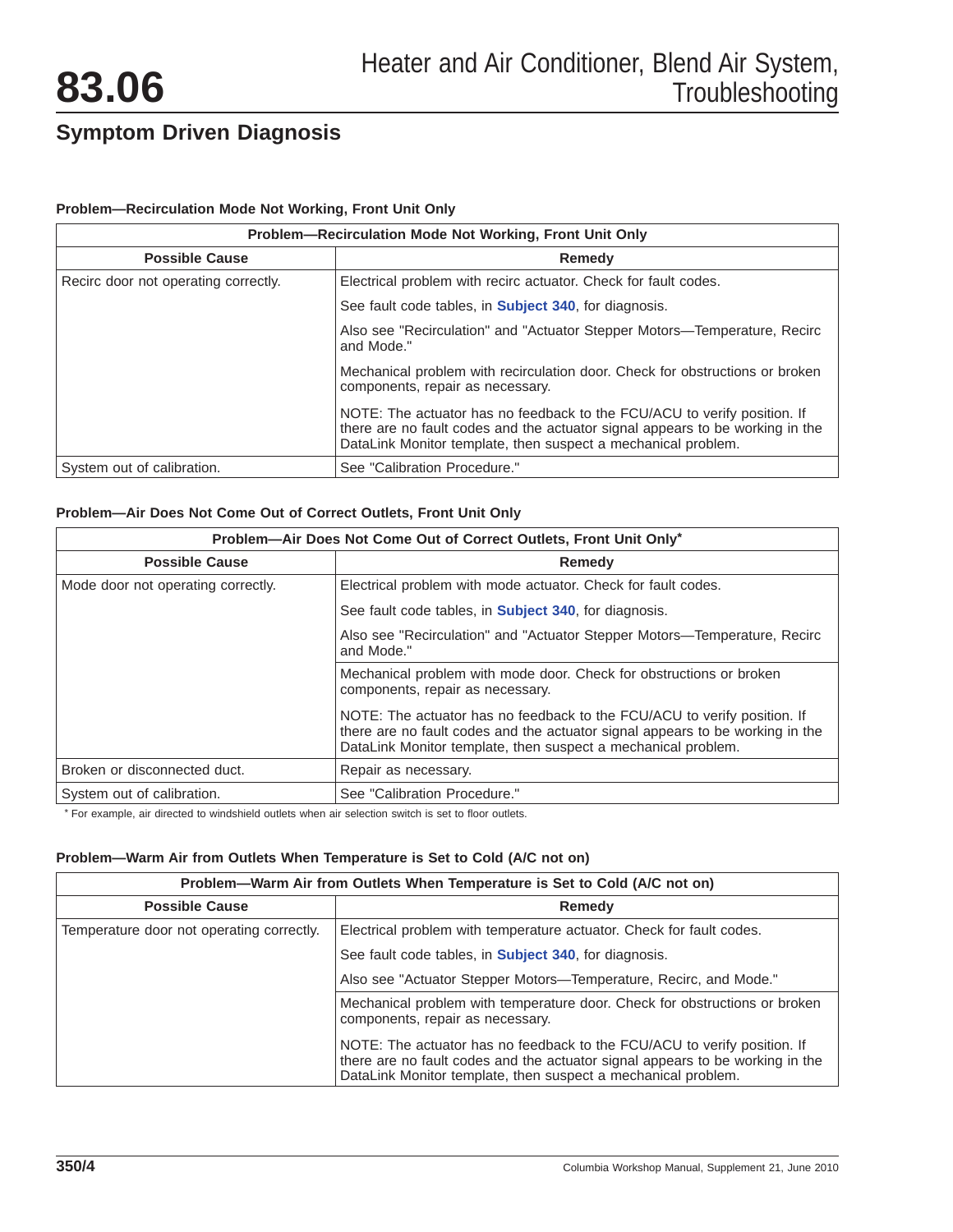| Problem—Warm Air from Outlets When Temperature is Set to Cold (A/C not on) |                                                                |
|----------------------------------------------------------------------------|----------------------------------------------------------------|
| <b>Possible Cause</b>                                                      | <b>Remedy</b>                                                  |
| System out of calibration, front unit only.                                | See "Calibration Procedure."                                   |
| Wiring/temperature control problem,<br>auxiliary unit only.                | See Table 11, Sleeper Climate Control Panel Circuit Diagnosis. |

### **Problem—No Backlighting, Front Unit Only**

| Problem-No Backlighting, Front Unit Only          |                               |
|---------------------------------------------------|-------------------------------|
| <b>Possible Cause</b>                             | Remedy                        |
| Dim signal not reaching the FCU or faulty<br>FCU. | See "Backlighting Diagnosis." |

#### **Problem—Blower Not Working, Operates at Reduced Speed, or Runs Then Shuts Off, Front and Auxiliary Units**

| Problem-Blower Not Working, Operates at Reduced Speed, or Runs Then Shuts Off, Front and Auxiliary Units |                                                                                   |  |  |  |
|----------------------------------------------------------------------------------------------------------|-----------------------------------------------------------------------------------|--|--|--|
| <b>Possible Cause</b>                                                                                    | Remedy                                                                            |  |  |  |
| Blower in protection mode.                                                                               | Check for fault codes.                                                            |  |  |  |
| Wiring problem.                                                                                          | See fault code tables, in <b>Subject 340</b> , for diagnosis.                     |  |  |  |
| Faulty blower motor.                                                                                     | If there are no active fault codes, refer to "Blower Motor" for more information. |  |  |  |
| Wiring problem between sleeper climate<br>control panel and ACU, auxiliary unit only.                    | See Table 11, Sleeper Climate Control Panel Circuit Diagnosis.                    |  |  |  |
| Faulty blower control potentiometer,<br>auxiliary unit only.                                             | See Table 11, Sleeper Climate Control Panel Circuit Diagnosis.                    |  |  |  |

#### **Problem—Bunk Override Does Not Work, SleeperCab Only (cannot override auxiliary blower and temperature settings from the front)**

| Problem—Bunk Override Does Not Work, SleeperCab Only (cannot override auxiliary blower and temperature<br>settings from the front) |                                                                                                                                                                                                                                                      |  |  |  |
|------------------------------------------------------------------------------------------------------------------------------------|------------------------------------------------------------------------------------------------------------------------------------------------------------------------------------------------------------------------------------------------------|--|--|--|
| <b>Possible Cause</b><br>Remedy                                                                                                    |                                                                                                                                                                                                                                                      |  |  |  |
| Faulty bunk override switch.                                                                                                       | Check switch. See "Override" for diagnosis. Verify switch operation using<br>DataLink Monitor template.                                                                                                                                              |  |  |  |
| Wiring problem.                                                                                                                    | Check wiring between override switch and FCU.                                                                                                                                                                                                        |  |  |  |
| No J1587 databus communication<br>between FCU and ACU.                                                                             | Using ServiceLink, make sure both the FCU (MID 146) and ACU (MID 200)<br>appear in the ECU list. If one ECU does not appear in the list, troubleshoot<br>the J1587 databus. See Group 54 for more information. Also see "Override"<br>for diagnosis. |  |  |  |
|                                                                                                                                    | NOTE: Vehicles without a sleeper do not have an ACU.                                                                                                                                                                                                 |  |  |  |
| Faulty FCU.                                                                                                                        | See "Override" for diagnosis.                                                                                                                                                                                                                        |  |  |  |
| Faulty ACU.                                                                                                                        | See "Override" for diagnosis.                                                                                                                                                                                                                        |  |  |  |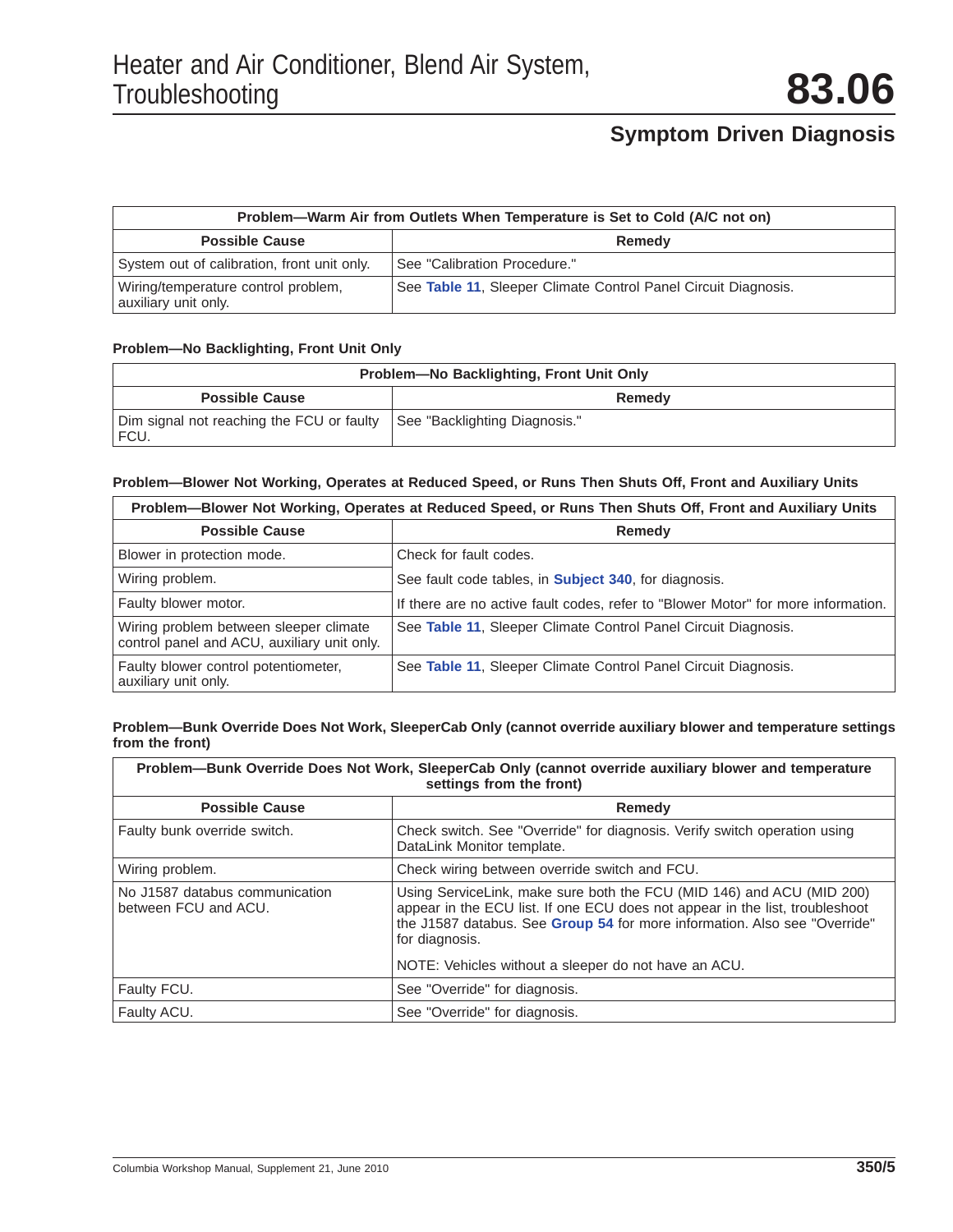### <span id="page-5-0"></span>**Problem—Rear Override Does Not Work, SleeperCab Only (minimum A/C support)**

| Problem-Rear Override Does Not Work, SleeperCab Only (minimum A/C support)*   |                                                                                                                                       |  |  |  |
|-------------------------------------------------------------------------------|---------------------------------------------------------------------------------------------------------------------------------------|--|--|--|
| <b>Possible Cause</b><br>Remedy                                               |                                                                                                                                       |  |  |  |
| Front not providing A/C support for<br>auxiliary (rear override not working). | Check rear override function. See "Override" for diagnosis. Problem may be<br>no J1587 databus communication between the ACU and FCU. |  |  |  |

\* Rear cannot override to request A/C compressor when front unit is off. This should also cause front unit to operate at minimum blower speed if off.

# **A/C Clutch Circuit Diagnosis**

NOTE: Do not perform the test procedures in **[Table 3](#page-7-0)** before performing the test procedures in **Table 1**.

Before performing tests on the A/C clutch circuit, perform the diagnostic tests in **Table 1**.

|             | A/C Clutch Does Not Engage |                                                                                                                                       |                                            |                                 |  |
|-------------|----------------------------|---------------------------------------------------------------------------------------------------------------------------------------|--------------------------------------------|---------------------------------|--|
| Test<br>No. | <b>Test</b>                | <b>Test Procedure</b>                                                                                                                 | <b>Test Result</b>                         | <b>Action</b>                   |  |
| 1           | Check control<br>settings. | In order for the A/C compressor<br>to operate, the controls must be<br>set as follows:                                                | Conditions met, A/C<br>compressor engages. | No problem found.               |  |
|             |                            | • blower speed at any set-<br>ting other than off                                                                                     |                                            |                                 |  |
|             |                            | $\bullet$ air selection in one of A/C<br>or defrost settings                                                                          |                                            |                                 |  |
|             |                            | • A/C button is pressed;<br>light on                                                                                                  |                                            |                                 |  |
|             |                            | • engine running above 450<br>rpm                                                                                                     | Conditions met, A/C<br>compressor does not | Go to test no. 2.               |  |
|             |                            | • ambient temperature at<br>the evaporator sensor<br>must be above $44^{\circ}F$ (7 $^{\circ}C$ )<br>forA/C compressor to en-<br>gage | engage.                                    |                                 |  |
|             |                            | If these conditions are met, the<br>A/C compressor should engage.<br>It may cycle on/off.                                             |                                            |                                 |  |
| 2           | Check for fault codes.     | Connect ServiceLink and check<br>for fault codes. Check if one of<br>the following fault codes is ac-<br>tive:                        | One of these faults is<br>active.          | See Table 3.                    |  |
|             |                            | $\bullet$ 146 s011 05                                                                                                                 | Faults other than these                    | Repair fault before proceeding. |  |
|             |                            | • 146 s011 06                                                                                                                         | are active.                                |                                 |  |
|             |                            | NOTE: See Front Control Unit                                                                                                          |                                            |                                 |  |
|             |                            | (FCU) (MID 146) J1587 Fault<br>Codes by SID table, in<br>Subject 340, for fault code<br>descriptions.                                 | No active faults.                          | Go to test no. 3.               |  |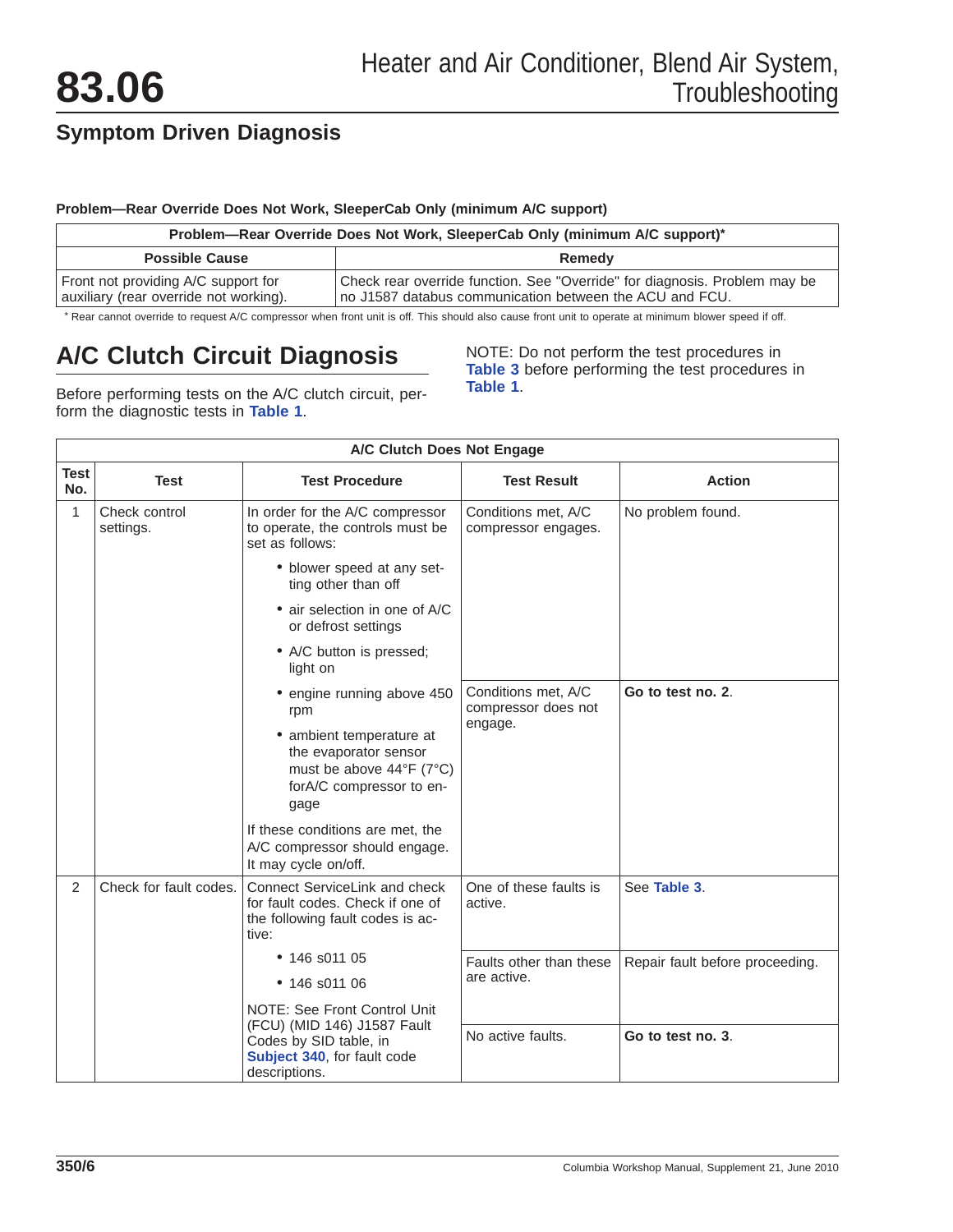|             |                                        | A/C Clutch Does Not Engage                                                                                                                                                                                                                                                                 |                                      |                                                                                                                                                                                                                                               |
|-------------|----------------------------------------|--------------------------------------------------------------------------------------------------------------------------------------------------------------------------------------------------------------------------------------------------------------------------------------------|--------------------------------------|-----------------------------------------------------------------------------------------------------------------------------------------------------------------------------------------------------------------------------------------------|
| Test<br>No. | Test                                   | <b>Test Procedure</b>                                                                                                                                                                                                                                                                      | <b>Test Result</b>                   | <b>Action</b>                                                                                                                                                                                                                                 |
| 3           | Check if A/C request<br>is being sent. | Connect PC to vehicle and open<br>the Behr CDTC Blend Air HVAC<br>System DataLink Monitor<br>template. Do the following:                                                                                                                                                                   | A/C request signal is-<br>active.    | See Table 4.                                                                                                                                                                                                                                  |
|             |                                        | • Start the engine.                                                                                                                                                                                                                                                                        |                                      |                                                                                                                                                                                                                                               |
|             |                                        | • Set the blower to any<br>speed except off.                                                                                                                                                                                                                                               |                                      |                                                                                                                                                                                                                                               |
|             |                                        | • Set the air selection<br>switch to face mode.                                                                                                                                                                                                                                            |                                      |                                                                                                                                                                                                                                               |
|             |                                        | • Press the A/C button; the<br>light should be on.                                                                                                                                                                                                                                         |                                      |                                                                                                                                                                                                                                               |
|             |                                        | Observe the A/C request annun-                                                                                                                                                                                                                                                             |                                      |                                                                                                                                                                                                                                               |
|             |                                        | ciator in the template. The A/C<br>request signal should be active<br>and the A/C compressor should<br>engage when the previous condi-<br>tions are met and the following<br>conditions are met:                                                                                           | A/C request signal is<br>not active. | Go to test no. 4.                                                                                                                                                                                                                             |
|             |                                        | • Evaporator sensor is<br>above $44^{\circ}F$ (7 $^{\circ}C$ ).                                                                                                                                                                                                                            |                                      |                                                                                                                                                                                                                                               |
|             |                                        | • Engine speed above 450<br>rpm. See template.                                                                                                                                                                                                                                             |                                      |                                                                                                                                                                                                                                               |
|             |                                        | • Low air pressure signal is<br>not being broadcast by<br>the instrument cluster. See<br>template.                                                                                                                                                                                         |                                      |                                                                                                                                                                                                                                               |
| 4           | Check evaporator<br>sensor.            | Note the ambient air tempera-<br>ture. Measure the resistance of<br>the evaporator temperature sen-<br>sor and compare the reading<br>with the value in Table 2 or<br>Fig.1. The reading should corre-<br>spond to a temperature approxi-<br>mately equal to the ambient tem-<br>perature. | Less than 6500 ohms                  | Check wiring between FCU and<br>evaporator temperature sensor. If<br>okay and all other inputs are<br>met, such that the A/C request<br>signal should be sent, then<br>replace the FCU.Go to test no.<br>5.                                   |
|             |                                        | NOTE: The evaporator sensor<br>temperature must be above 44°F<br>(7°C) before the FCU will send<br>the A/C request signal to the A/C<br>clutch relay. Therefore the<br>sensor resistance must be below<br>approximately 6500 ohms. See<br>Table 2 or Fig. 1. Also see<br><b>Fig. 2.</b>    | More than 6500ohms                   | The FCU is not sending an A/C<br>request signal because the<br>sensor is indicating the<br>temperature is below 44°F (7°C).<br>If temperature is known to be<br>well above this temperature, then<br>replace the sensor. Go to test<br>no. 5. |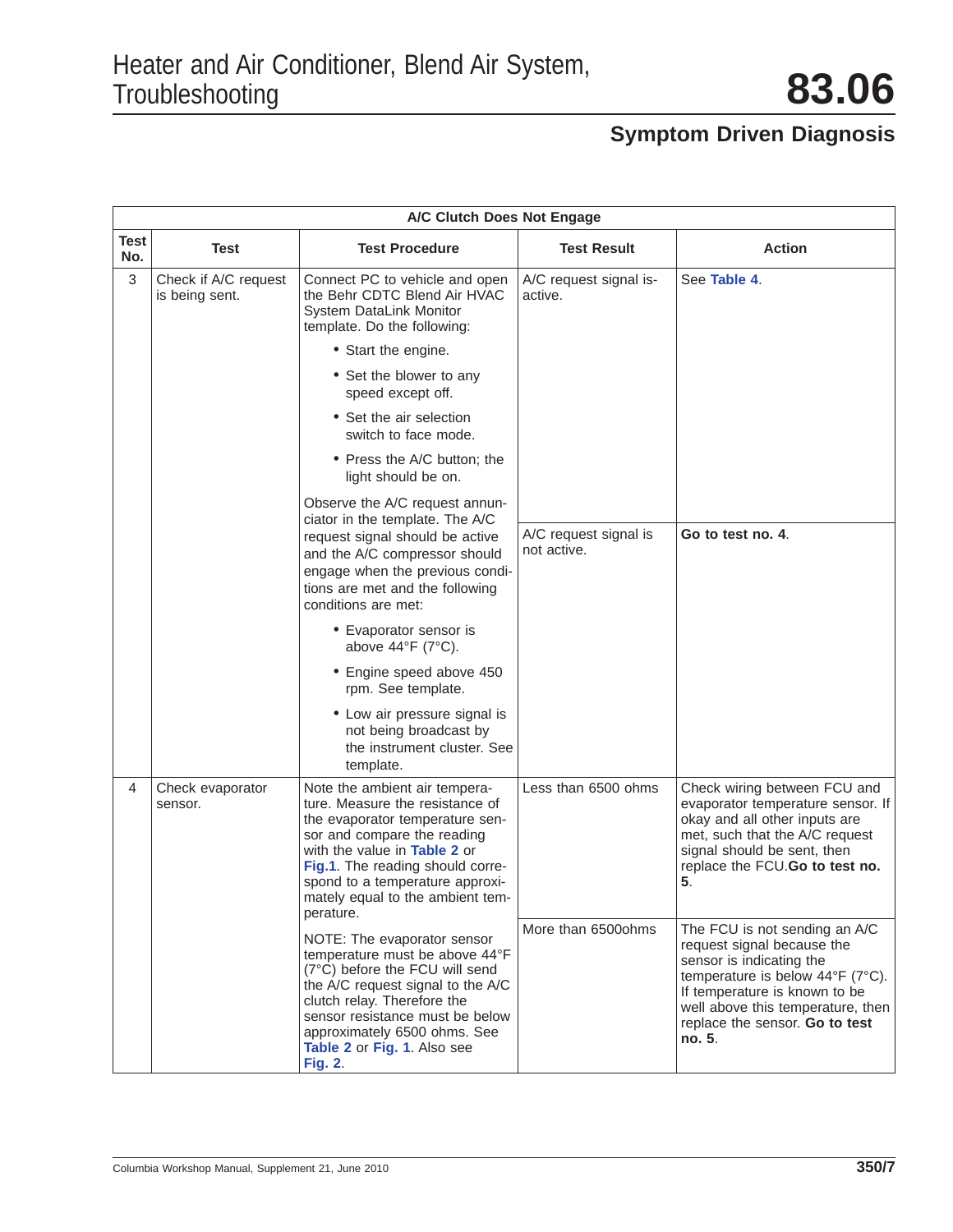<span id="page-7-0"></span>

| A/C Clutch Does Not Engage |                                                                      |                                             |                    |                    |  |
|----------------------------|----------------------------------------------------------------------|---------------------------------------------|--------------------|--------------------|--|
| <b>Test</b><br>No.         | Test<br><b>Test Result</b><br><b>Test Procedure</b><br><b>Action</b> |                                             |                    |                    |  |
|                            | Verify repair.                                                       | Verify that repair resolved the<br>problem. | Problem resolved   | Done               |  |
|                            |                                                                      |                                             | Problem unresolved | Repeat test no. 1. |  |

### **Table 1, A/C Clutch Does Not Engage**

| <b>Evaporator Temperature Sensor Temperature versus Resistance</b> |                          |                        |                          |  |
|--------------------------------------------------------------------|--------------------------|------------------------|--------------------------|--|
| Temperature °F<br>(°C)                                             | <b>Resistance (ohms)</b> | Temperature °F<br>(°C) | <b>Resistance (ohms)</b> |  |
| $20(-6.7)$                                                         | 12,814                   | 55 (12.8)              | 4792                     |  |
| $25(-3.9)$                                                         | 11,036                   | 60 (15.6)              | 4209                     |  |
| $30(-1.1)$                                                         | 9535                     | 65 (18.3)              | 3706                     |  |
| 32(0)                                                              | 9000                     | 70 (21.1)              | 3271                     |  |
| 35(1.7)                                                            | 8265                     | 75 (23.9)              | 2894                     |  |
| 40 $(4.4)$                                                         | 7183                     | 80 (26.7)              | 2566                     |  |
| 45 (7.2)                                                           | 6259                     | 85 (29.4)              | 2281                     |  |
| 50 (10)                                                            | 5468                     |                        |                          |  |

#### **Table 2, Evaporator Temperature Sensor Temperature versus Temperature Resistance**

|                    | <b>A/C Request Circuit Test</b>        |                                                                                                                           |                       |                                   |  |
|--------------------|----------------------------------------|---------------------------------------------------------------------------------------------------------------------------|-----------------------|-----------------------------------|--|
| <b>Test</b><br>No. | <b>Test</b>                            | <b>Test Procedure</b>                                                                                                     | <b>Test Result</b>    | <b>Action</b>                     |  |
| 1                  | Which fault code is<br>active?         | NOTE: Circuit problems between<br>the FCU and A/C clutch relay                                                            | 146 s011 05 is active | Go to test no. 2.                 |  |
|                    |                                        | (coil side) will activate fault<br>codes.                                                                                 | 146 s011 06 is active | Go to test no. 5.                 |  |
| 2                  | Check A/C clutch<br>relay.             | Remove the A/C clutch relay<br>from the PDM.                                                                              | 72-87 ohms            | Go to test no. 3.                 |  |
|                    |                                        | Measure the resistance across                                                                                             |                       |                                   |  |
|                    |                                        | the relay coil (pins 85 and 86).                                                                                          | Not 72-87 ohms        | Replace relay. Go to test no. 7.  |  |
|                    |                                        | NOTE: If the relay coil is open,<br>the resistance will be<br>approximately 680 ohms.                                     |                       |                                   |  |
| 3                  | Check A/C clutch<br>relay coil ground. | With the A/C clutch relay<br>removed, check resistance<br>between the ground side of the<br>relay coil (PDM side) and the | Less than 1 ohm       | Go to test no. 4.                 |  |
|                    |                                        | negative battery terminal.                                                                                                | More than 1 ohm       | Repair relay coil ground circuit. |  |
|                    |                                        | Make sure the batteries are<br>disconnected or result may be<br>inconclusive.                                             |                       | Go to test no. 7                  |  |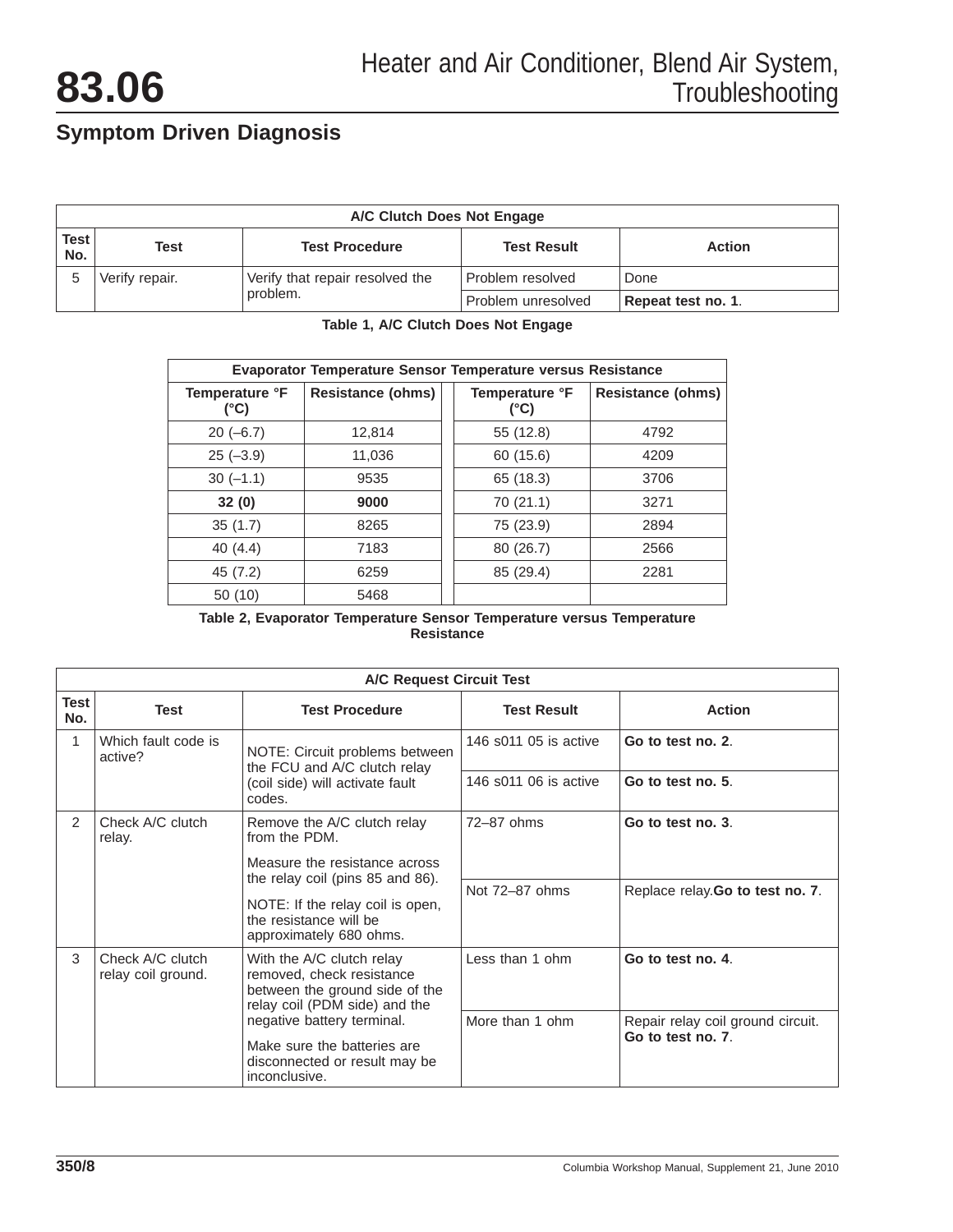<span id="page-8-0"></span>

|                    | <b>A/C Request Circuit Test</b>           |                                                                                                                     |                    |                                                                                     |  |
|--------------------|-------------------------------------------|---------------------------------------------------------------------------------------------------------------------|--------------------|-------------------------------------------------------------------------------------|--|
| <b>Test</b><br>No. | <b>Test</b>                               | <b>Test Procedure</b>                                                                                               | <b>Test Result</b> | <b>Action</b>                                                                       |  |
| 4                  | Check circuit 97T.                        | Remove the A/C clutch relay.                                                                                        | Less than 1 ohm    | No problem found.Repeat test<br>numbers 1 through 4.                                |  |
|                    |                                           | Disconnect the B connector from<br>the back of the FCU.                                                             |                    |                                                                                     |  |
|                    |                                           | Measure resistance between the<br>power side of the relay coil (PDM<br>side) and pin B10 at the FCU B<br>connector. | More than 1 ohm    | Locate and repair high<br>resistance or open in circuit 97T.<br>Go to test no. 7.   |  |
| 5                  | Check A/C clutch<br>relay.                | Remove the A/C clutch relay<br>from the PDM.                                                                        | 72-87 ohms         | Go to test no. 6.                                                                   |  |
|                    | Measure the resistance across             | the relay coil (pins 85 and 86).                                                                                    |                    |                                                                                     |  |
|                    |                                           | NOTE: If the relay coil is open,<br>the resistance will be<br>approximately 680 ohms.                               | Not 72-87 ohms     | Replace relay. Go to test no. 7.                                                    |  |
| 6                  | Check circuit 97T for<br>short to ground. | Disconnect the B connector from<br>the back of the FCU.                                                             | 72-87 ohms         | No problem found. Repeat tests<br>and look for possible intermittent                |  |
|                    |                                           | Measure resistance between pin<br>B10 of the FCU B connector and<br>the negative battery terminal.                  |                    | short to ground in circuit 97T. Go<br>to test no. 7.                                |  |
|                    |                                           | Make sure batteries are<br>disconnected or result may be<br>inconclusive.                                           | Less than 72 ohms  | Locate short to ground in circuit<br>97T. Repair as necessary. Go to<br>test no. 7. |  |
| $\overline{7}$     | Verify repair.                            | Verify that repair corrected the                                                                                    | Problem resolved   | Done.                                                                               |  |
|                    |                                           | fault code and the problem is<br>resolved.                                                                          | Problem unresolved | Repeat test no. 1.                                                                  |  |

**Table 3, A/C Request Circuit Test**



**Fig. 1, Evaporator Sensor Temperature/Resistance**

NOTE: Do not perform the test procedures in **[Table 4](#page-9-0)** before performing the test procedures in **[Table 1](#page-5-0)**.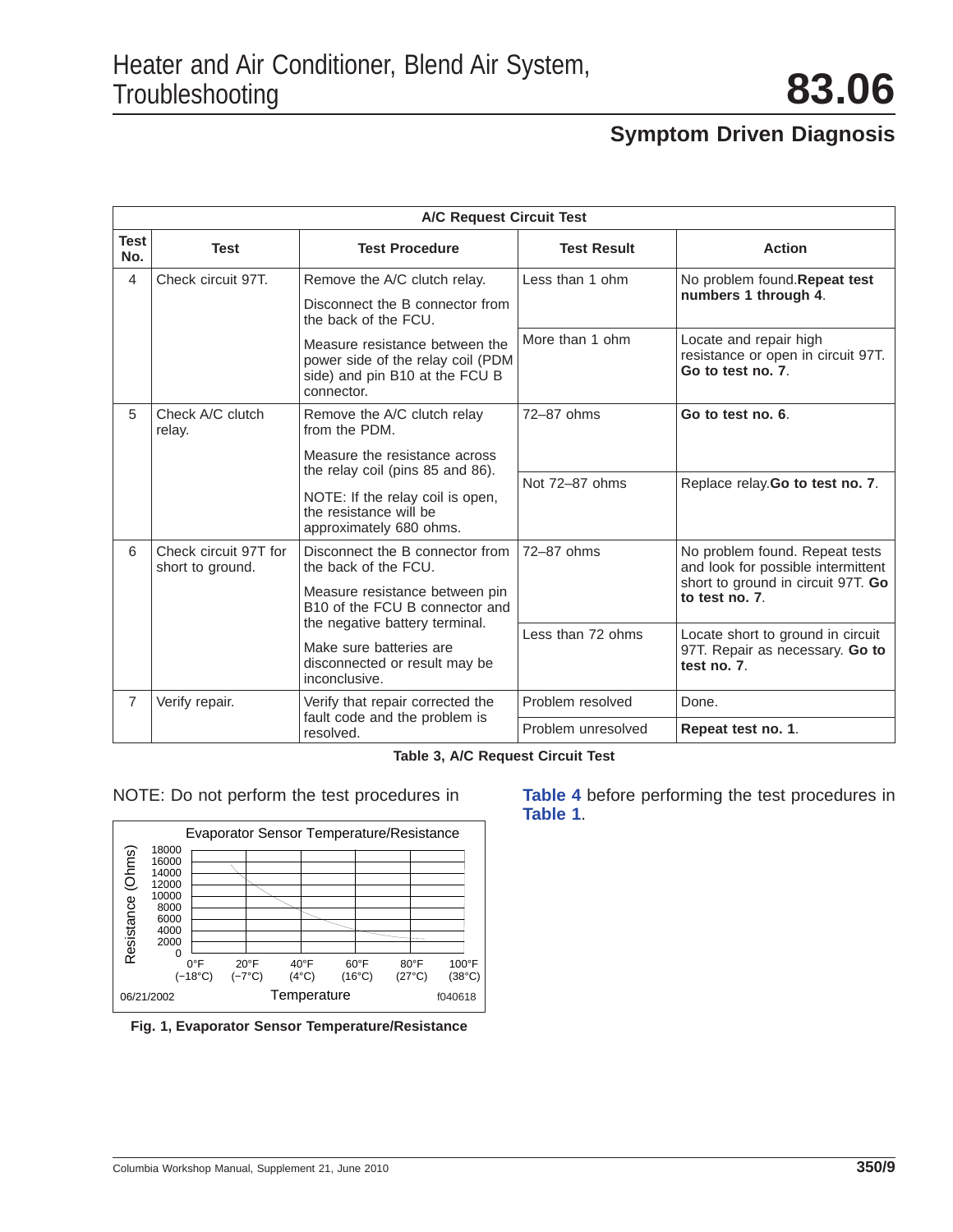<span id="page-9-0"></span>

|                    | <b>A/C Clutch Circuit Test</b>                                                      |                                                                                                                                                                           |                                                                                                                                                                   |                                                                                                                                                                                                                    |  |
|--------------------|-------------------------------------------------------------------------------------|---------------------------------------------------------------------------------------------------------------------------------------------------------------------------|-------------------------------------------------------------------------------------------------------------------------------------------------------------------|--------------------------------------------------------------------------------------------------------------------------------------------------------------------------------------------------------------------|--|
| <b>Test</b><br>No. | Test                                                                                | <b>Test Procedure</b>                                                                                                                                                     | <b>Test Result</b>                                                                                                                                                | <b>Action</b>                                                                                                                                                                                                      |  |
| 1                  | Check power to A/C<br>clutch relay.                                                 | Remove the A/C clutch relay<br>from the PDM.                                                                                                                              | No voltage                                                                                                                                                        | Go to test no. 2.                                                                                                                                                                                                  |  |
|                    |                                                                                     | Turn the ignition on and check<br>for voltage on the PDM socket<br>that corresponds to pin 87 A/C<br>clutch relay.                                                        | 12V                                                                                                                                                               | Go to test no. 3.                                                                                                                                                                                                  |  |
| $\overline{2}$     | Check A/C clutch<br>Check the 20A A/C clutch fuse in<br>fuse.<br>the PDM (fuse 55). | Fuse okay                                                                                                                                                                 | Check to make sure power is<br>getting to fuse. If okay, check<br>circuit between fuse and A/C<br>clutch relay. Repair as<br>necessary, then go to test no.<br>6. |                                                                                                                                                                                                                    |  |
|                    |                                                                                     |                                                                                                                                                                           | Fuse blown                                                                                                                                                        | Locate source of high current<br>between the PDM and the A/C<br>compressor clutch. The circuit<br>may be shorted to ground.<br>Repair as necessary, then go to<br>test no. 6.                                      |  |
| 3                  | Check A/C clutch<br>circuit resistance.                                             | Remove the A/C clutch relay<br>from the PDM. Measure the<br>resistance between the PDM<br>socket that corresponds to circuit<br>97T and the negative battery<br>terminal. | 2.85 to 4 ohms                                                                                                                                                    | Check the A/C clutch relay. Make<br>sure pin 87 is making contact<br>with pin 30 when the relay is<br>energized. Replace as<br>necessary, then go to test no.<br>6.                                                |  |
|                    |                                                                                     | NOTE: Make sure batteries are<br>disconnected. Failure to do so<br>may give inconclusive results.                                                                         | More than 4 ohms                                                                                                                                                  | Go to test no. 4                                                                                                                                                                                                   |  |
| 4                  | Check binary switch.                                                                | Disconnect the binary switch and                                                                                                                                          | Continuity                                                                                                                                                        | Go to test no. 5.                                                                                                                                                                                                  |  |
|                    |                                                                                     | check continuity across the<br>switch terminals.                                                                                                                          | No continuity                                                                                                                                                     | Check refrigerant pressures. If<br>pressure is below the binary<br>switch cutout pressure, the<br>system is severely<br>undercharged. Locate source of<br>leak and recharge.<br>If pressures are within the binary |  |
|                    |                                                                                     |                                                                                                                                                                           |                                                                                                                                                                   | switch range, replace the binary<br>switch then go to test no. 6.                                                                                                                                                  |  |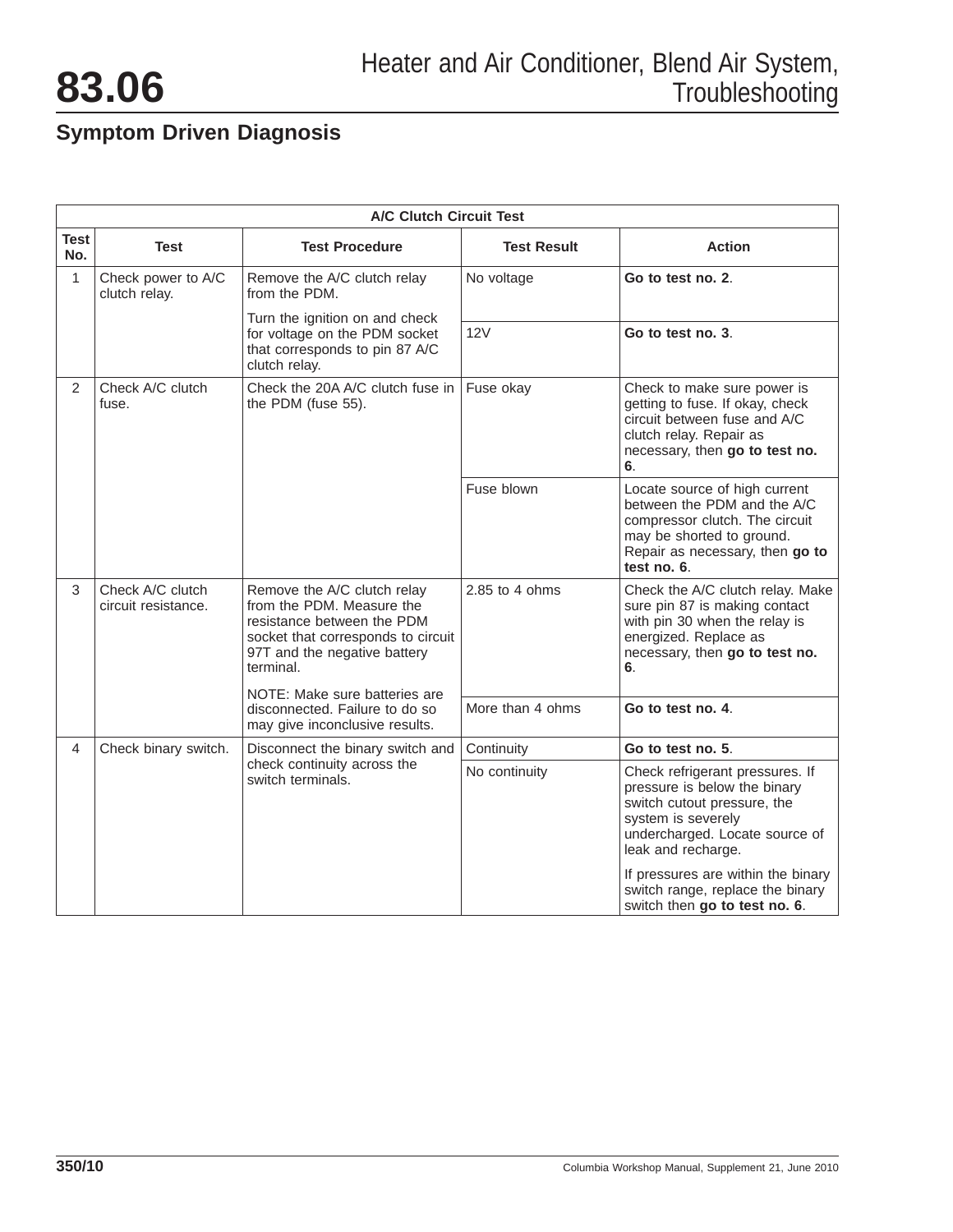|                    | <b>A/C Clutch Circuit Test</b>           |                                                                                                                      |                    |                                                                                                                                                                                                                                                                                                                                                                                                           |  |
|--------------------|------------------------------------------|----------------------------------------------------------------------------------------------------------------------|--------------------|-----------------------------------------------------------------------------------------------------------------------------------------------------------------------------------------------------------------------------------------------------------------------------------------------------------------------------------------------------------------------------------------------------------|--|
| <b>Test</b><br>No. | <b>Test</b>                              | <b>Test Procedure</b>                                                                                                | <b>Test Result</b> | <b>Action</b>                                                                                                                                                                                                                                                                                                                                                                                             |  |
| 5                  | Measure resistance<br>of the A/C clutch. | Disconnect the connector at the<br>A/C compressor. Measure<br>resistance on the compressor<br>side of the connector. | $2.85 - 3.33$ ohms | Problem is most likely high<br>resistance or open circuit in<br>wiring between the A/C clutch<br>relay in the PDM and the A/C<br>compressor. Be sure to check<br>A/C compressor clutch ground<br>circuit. The most definitive way<br>to isolate the problem is to<br>manually energize the circuit at<br>the relay and use voltage drop<br>measurements to isolate the<br>problem, then go to test no. 6. |  |
|                    |                                          |                                                                                                                      | Not 2.85-3.33 ohms | Replace A/C compressor clutch,<br>then go to test no. 6.                                                                                                                                                                                                                                                                                                                                                  |  |
| 6                  | Verify repair.                           | Verify that repair corrected the<br>fault code and the problem is<br>resolved.                                       | Problem resolved   | Done.                                                                                                                                                                                                                                                                                                                                                                                                     |  |
|                    |                                          |                                                                                                                      | Problem unresolved | Repeat test no. 1.                                                                                                                                                                                                                                                                                                                                                                                        |  |

**Table 4, A/C Clutch Circuit Test**

## **Bunk Override Diagnosis**

The front control unit will remember bunk override setting after an ignition cycle and initiate bunk over-

ride again. Both the front and auxiliary units will be in bunk override mode.

See **Table 5** for bunk override diagnosis procedures.

|                    | <b>Bunk Override Diagnosis</b>       |                                                                                                                                                  |                                                                                                                                   |                              |  |
|--------------------|--------------------------------------|--------------------------------------------------------------------------------------------------------------------------------------------------|-----------------------------------------------------------------------------------------------------------------------------------|------------------------------|--|
| <b>Test</b><br>No. | <b>Test</b>                          | <b>Test Procedure</b>                                                                                                                            | <b>Test Result</b>                                                                                                                | <b>Action</b>                |  |
| $\mathbf{1}$       | Check bunk override<br>Monitor Test. | Open the DataLink Monitor<br>function with DataLink   template for this system.                                                                  | The ACU bunk override<br>mode state is ON and<br>auxiliary blower and<br>temperature settings<br>closely match front<br>settings. | Go to test no. 3.            |  |
|                    |                                      | Turn the ignition on.<br>Set the front blower to high and<br>the temperature to hot.                                                             |                                                                                                                                   |                              |  |
|                    |                                      | Set the auxiliary blower to off                                                                                                                  |                                                                                                                                   |                              |  |
|                    |                                      | and the temperature to cold.                                                                                                                     | The ACU bunk override                                                                                                             | Replace ACU, then go to test |  |
|                    |                                      | In the template, press the bunk<br>override ON test button.                                                                                      | mode state is ON and<br>auxiliary blower and/or<br>temperature settings do<br>not match the front<br>unit.                        | no. 5.                       |  |
|                    |                                      | The ACU bunk override mode<br>annunciator state should be ON<br>and the auxiliary blower and<br>temperature settings should                      |                                                                                                                                   |                              |  |
|                    |                                      | match the front settings (can be<br>observed on the template. Note<br>that it takes about a minute for<br>the settings to completely<br>change.) | The ACU bunk override <b>Go to test no. 2.</b><br>mode state is OFF or<br>NA/ERR.                                                 |                              |  |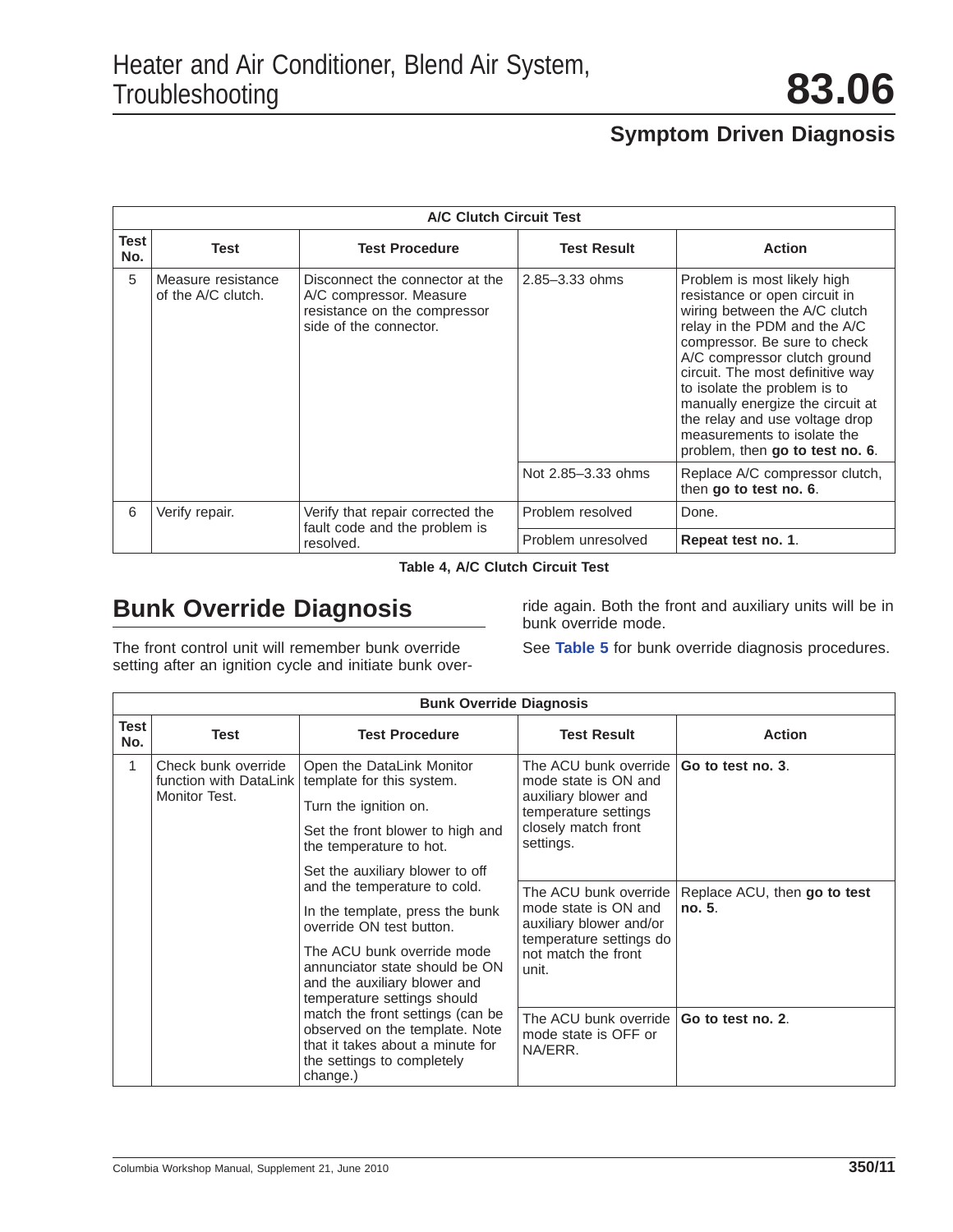|                    | <b>Bunk Override Diagnosis</b>                         |                                                                                                                                                                                                                                                                                    |                                                                                                                                      |                                                                                                                                                                       |  |  |  |
|--------------------|--------------------------------------------------------|------------------------------------------------------------------------------------------------------------------------------------------------------------------------------------------------------------------------------------------------------------------------------------|--------------------------------------------------------------------------------------------------------------------------------------|-----------------------------------------------------------------------------------------------------------------------------------------------------------------------|--|--|--|
| <b>Test</b><br>No. | Test                                                   | <b>Test Procedure</b>                                                                                                                                                                                                                                                              | <b>Test Result</b>                                                                                                                   | <b>Action</b>                                                                                                                                                         |  |  |  |
| 2                  | Verify J1587<br>communication.                         | Connect ServiceLink to the<br>vehicle. Check if both the FCU                                                                                                                                                                                                                       | Both ECUs appear in<br>the ECU list.                                                                                                 | Go to test no. 3.                                                                                                                                                     |  |  |  |
|                    | (MID 146) and ACU (MID 200)<br>appear in the ECU list. | One or both ECUs do<br>not appear in the ECU<br>list or ServiceLink is<br>unable to connect to<br>vehicle.                                                                                                                                                                         | Troubleshoot and repair J1587<br>databus. Refer to Group 54 for<br>more information. Go to test no.<br>5.                            |                                                                                                                                                                       |  |  |  |
| 3                  | Check override switch<br>operation.                    | Open the DataLink Monitor<br>template for this system.                                                                                                                                                                                                                             | Switch functions as<br>described.                                                                                                    | Go to test no. 4                                                                                                                                                      |  |  |  |
|                    |                                                        | While observing the bunk<br>override switch annunciator in<br>DLM, press the switch to the                                                                                                                                                                                         |                                                                                                                                      |                                                                                                                                                                       |  |  |  |
|                    |                                                        | momentary on position, then to<br>the momentary off position.                                                                                                                                                                                                                      | Switch does not<br>function as described.                                                                                            | Check override switch and<br>wiring. Repair as necessary. If                                                                                                          |  |  |  |
|                    |                                                        | The annunciator should indicate<br>switch position. When the switch<br>is in the normal position, the<br>annunciator should indicate NA/<br>ERR.                                                                                                                                   |                                                                                                                                      | okay, replace the FCU. Go to<br>test no. 5.                                                                                                                           |  |  |  |
| 4                  | Check if FCU is<br>sending bunk<br>override request.   | Open the DataLink Monitor<br>template for this system.<br>While observing the Bunk O/R<br>Request annunciator, press the<br>bunk override switch to the<br>momentary on position then<br>release it. The O/R request<br>annunciator should be in the ON<br>state then read NA/ERR. | Bunk O/R request<br>annunciator briefly<br>indicates ON then goes<br>to NA/ERR and FCU<br>and ACU bunk override<br>mode state is ON. | Problem not found. Verify<br>complaint, check for intermittent<br>problems, repeat tests if<br>necessary.                                                             |  |  |  |
|                    |                                                        |                                                                                                                                                                                                                                                                                    | Bunk O/R request<br>annunciator remains in<br>the ON state.                                                                          | Check ACU; it is not responding<br>to the bunk override request.<br>Make sure it has power and<br>ground and J1587 databus<br>communication. If okay, replace<br>ACU. |  |  |  |
|                    |                                                        |                                                                                                                                                                                                                                                                                    |                                                                                                                                      | Go to test no. 5.                                                                                                                                                     |  |  |  |
|                    |                                                        |                                                                                                                                                                                                                                                                                    | Bunk O/R request<br>annunciator does not<br>ever indicate it is in the<br>ON state.                                                  | Repeat test 3. If okay, replace<br>FCU, then go to test no. 5.                                                                                                        |  |  |  |
| 5                  | Verify repair.                                         | Verify that repair corrected the                                                                                                                                                                                                                                                   | Problem resolved.                                                                                                                    | Done.                                                                                                                                                                 |  |  |  |
|                    |                                                        | fault code and the problem is<br>resolved.                                                                                                                                                                                                                                         | Problem unresolved.                                                                                                                  | Repeat test no. 1.                                                                                                                                                    |  |  |  |

**Table 5, Bunk Override Diagnosis**

See **[Table 6](#page-12-0)** for rear override diagnosis procedures.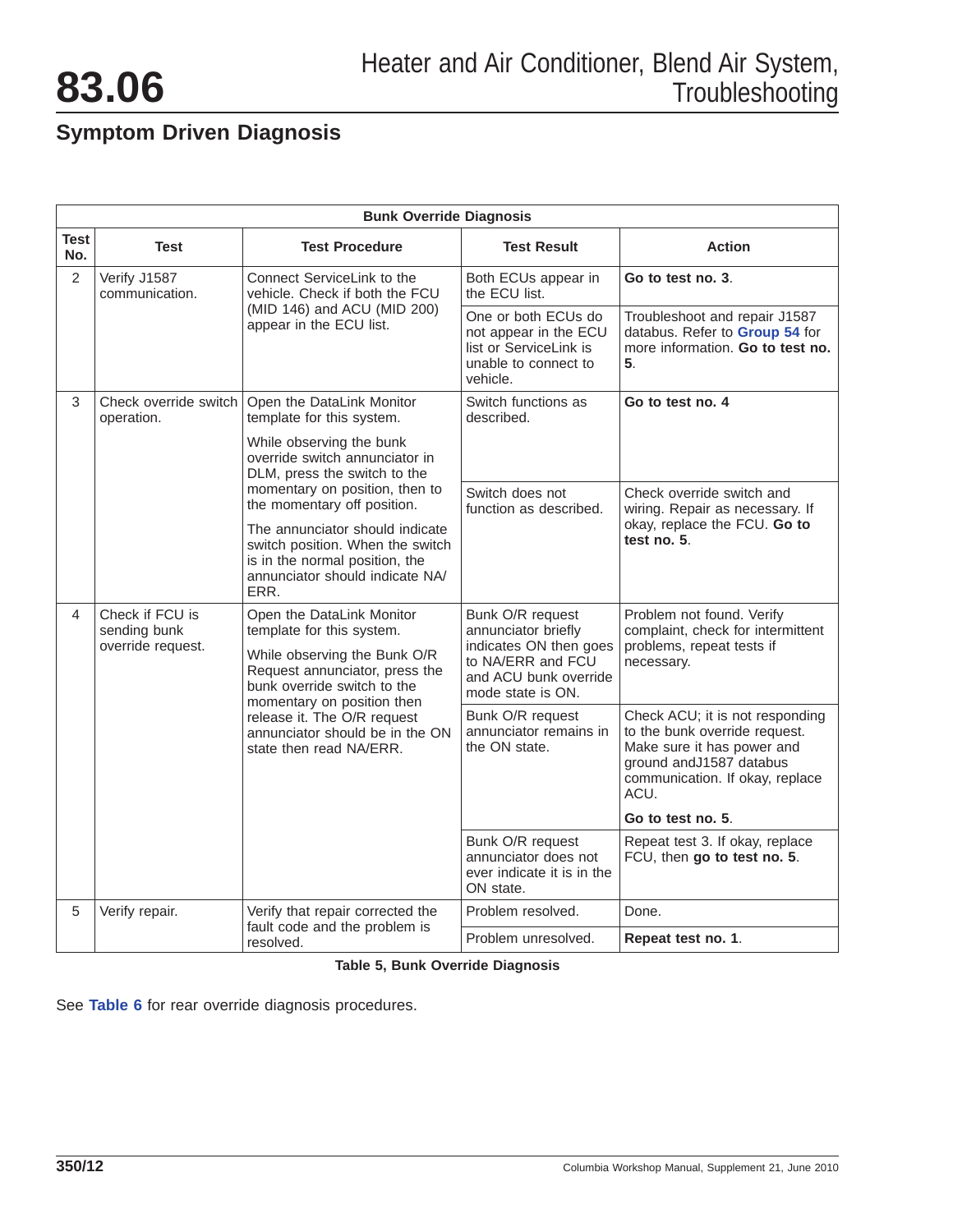<span id="page-12-0"></span>

|                    | <b>Rear Override Diagnosis</b>                                                                                                                                                                                                      |                                                                                                                                                                                                                                      |                                                                                                            |                                                                                                           |  |  |  |
|--------------------|-------------------------------------------------------------------------------------------------------------------------------------------------------------------------------------------------------------------------------------|--------------------------------------------------------------------------------------------------------------------------------------------------------------------------------------------------------------------------------------|------------------------------------------------------------------------------------------------------------|-----------------------------------------------------------------------------------------------------------|--|--|--|
| <b>Test</b><br>No. | <b>Test</b>                                                                                                                                                                                                                         | <b>Test Procedure</b>                                                                                                                                                                                                                | <b>Test Result</b>                                                                                         | <b>Action</b>                                                                                             |  |  |  |
| 1                  | Check rear override<br>function with DataLink<br>Monitor Test.<br>NOTE: If the front<br>unit diagnoses a bad<br>blower motor, then it<br>will not go into rear<br>override mode and<br>will not activate the<br>A/C request signal. | Open the DataLink Monitor<br>template for this system.<br>Turn the ignition on.<br>Set the front blower to off.<br>Set the auxiliary blower to high<br>and the temperature to full cold.                                             | FCU rear override<br>mode state annunciator<br>in ON and A/C mode<br>annunciator is ON.                    | Go to test no. 3.                                                                                         |  |  |  |
|                    |                                                                                                                                                                                                                                     | In the template, press the rear<br>override ON test button.<br>On the template, the FCU rear<br>override mode annunciator state<br>should be ON and the A/C mode<br>annunciator should be ON. The<br>A/C clutch annunciator will not | FCU rear override<br>mode state annunciator<br>is ON and A/C mode<br>annunciator is OFF.                   | Replace FCU, then go to test<br>no. 4.                                                                    |  |  |  |
|                    |                                                                                                                                                                                                                                     | be on unless the A/C request<br>rules are met (engine running, air<br>pressure up, etc.).<br>The front blower should be on<br>low speed and the A/C indicator<br>light on the A/C button should be<br>on.                            | FCU rear override<br>mode state annunciator<br>is OFF.                                                     | Go to test no. 2                                                                                          |  |  |  |
| 2                  | Verify J1587<br>communication.                                                                                                                                                                                                      | Connect ServiceLink to the<br>vehicle.                                                                                                                                                                                               | Both ECUs appear in<br>the ECU list.                                                                       | Replace FCU, then go to test<br>no. 4.                                                                    |  |  |  |
|                    |                                                                                                                                                                                                                                     | Check if both the FCU (MID 146)<br>and ACU (MID 200) appear in<br>the ECU list.                                                                                                                                                      | One or both ECUs do<br>not appear in the ECU<br>list or ServiceLink is<br>unable to connect to<br>vehicle. | Troubleshoot and repair J1587<br>databus. Refer to Group 54 for<br>more information. Go to test no.<br>4. |  |  |  |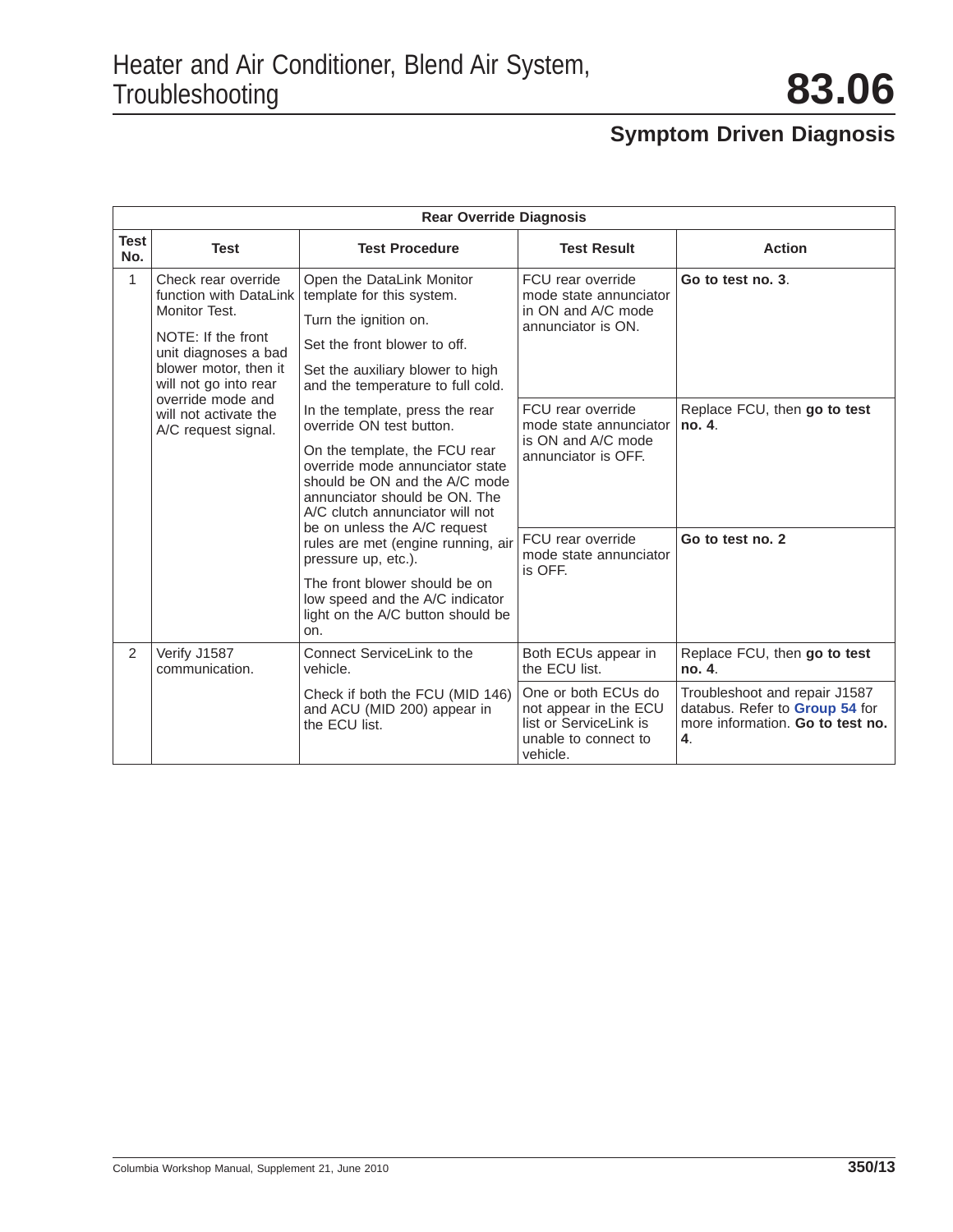|                    | <b>Rear Override Diagnosis</b>                                                                                                                                                                                                                       |                                                                                                                                                                                                   |                                                                                                                                                                                                |                                                              |  |  |  |
|--------------------|------------------------------------------------------------------------------------------------------------------------------------------------------------------------------------------------------------------------------------------------------|---------------------------------------------------------------------------------------------------------------------------------------------------------------------------------------------------|------------------------------------------------------------------------------------------------------------------------------------------------------------------------------------------------|--------------------------------------------------------------|--|--|--|
| <b>Test</b><br>No. | <b>Test</b>                                                                                                                                                                                                                                          | <b>Test Procedure</b>                                                                                                                                                                             | <b>Test Result</b>                                                                                                                                                                             | <b>Action</b>                                                |  |  |  |
| 3                  | Check if ACU is<br>sending rear override<br>request.                                                                                                                                                                                                 | Open the DataLink Monitor<br>template for this system.<br>Start the engine.<br>Turn the front blower off.<br>While observing the Rear<br>Override O/R Request<br>annunciator in DataLink monitor. | O/R Request<br>annunciator briefly<br>indicates ON, then<br>goes to NA/ERR, and<br>FCU and ACU rear<br>override mode state<br>annunciators are ON.<br>and A/C mode state<br>annunciator is ON. | Problem not found. Rear<br>override is functioning normally. |  |  |  |
|                    | set the auxiliary temperature<br>control switch to full cold and the<br>auxiliary blower speed to high.<br>The O/R Request annunciator<br>should momentarily be in the ON<br>state, then read NA/ERR. It may<br>take a moment for this to<br>happen. | O/R Request<br>annunciator stays in<br>the ON state.                                                                                                                                              | Check FCU. It is not responding<br>to the rear override request.<br>Make sure it has power and<br>ground and J1587 databus<br>communication. If okay, replace<br>FCU. Go to test no. 4.        |                                                              |  |  |  |
|                    |                                                                                                                                                                                                                                                      | O/R Request<br>annunciator does not<br>ever indicate it is in the<br>ON state.                                                                                                                    | Repeat test no. 3. If ambient<br>temperature is low, the auxiliary<br>unit may not request rear<br>override. Replace ACU if<br>repeated test fails. Go to test<br>no. 4                        |                                                              |  |  |  |
| 4                  | Verify repair.                                                                                                                                                                                                                                       | Verify that repair resolved the                                                                                                                                                                   | Problem resolved.                                                                                                                                                                              | Done.                                                        |  |  |  |
|                    |                                                                                                                                                                                                                                                      | problem.                                                                                                                                                                                          | Problem unresolved.                                                                                                                                                                            | Repeat test no. 1.                                           |  |  |  |

**Table 6, Rear Override Diagnosis**

## **Actuator Diagnosis**

See **Table 7** for the actuator circuit test procedures.

|                    | <b>Actuator Circuit Test</b> |                                                             |                |                                                    |                   |  |  |
|--------------------|------------------------------|-------------------------------------------------------------|----------------|----------------------------------------------------|-------------------|--|--|
| <b>Test</b><br>No. | <b>Test</b>                  | <b>Test Procedure</b>                                       |                | <b>Test Result</b>                                 | <b>Action</b>     |  |  |
|                    | Check for fault codes.       | Check if any one of the following<br>fault codes is active: |                | Single fault in Group A<br>isactive.               | Go to test no. 2. |  |  |
|                    |                              | <b>Group A</b>                                              | <b>Group B</b> | All three MID 146 faults<br>are active in Group A. | Go to test no. 6. |  |  |
|                    |                              | 146 s005 05                                                 | 146 s005 06    |                                                    |                   |  |  |
|                    |                              | 146 s006 05                                                 | 146 s006 06    | Single fault in Group B<br>is active.              | Go to test no. 8. |  |  |
|                    |                              | 146 s009 05                                                 | 146 s009 06    |                                                    |                   |  |  |
|                    |                              | 200 s009 05                                                 | 200 s009 06    | No faults listed in<br>Group A or B are            | No problem found. |  |  |
|                    |                              | 07/02/2002                                                  | f040619        | active.                                            |                   |  |  |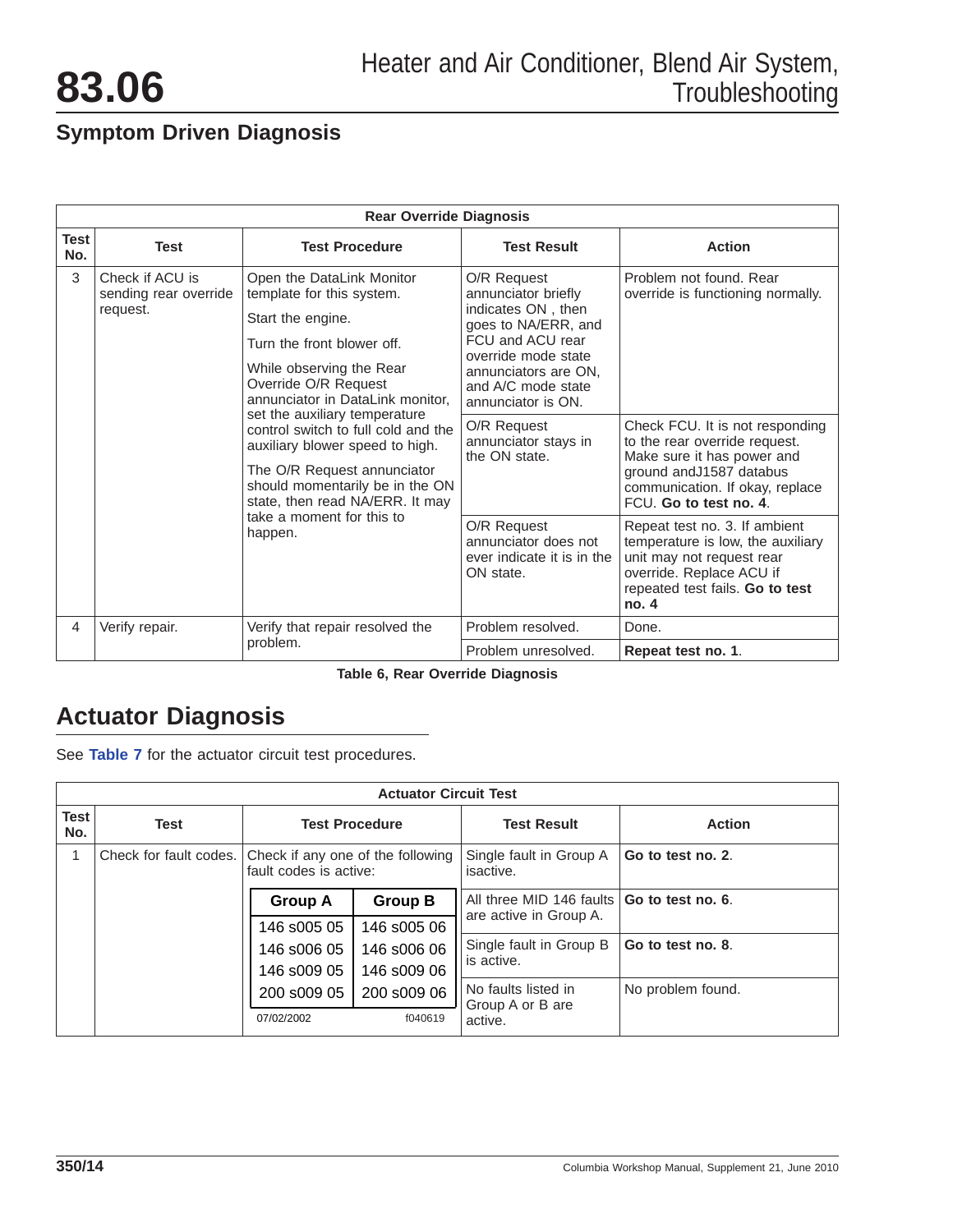|             | <b>Actuator Circuit Test</b>                                                                                                                                                                                                                                                                                                                                                                                                                                                                                                                                                                                                                                                                                                                                                                                                                                                                                                                                                                                                                 |                                                 |                     |                                                                                                                                 |  |  |  |
|-------------|----------------------------------------------------------------------------------------------------------------------------------------------------------------------------------------------------------------------------------------------------------------------------------------------------------------------------------------------------------------------------------------------------------------------------------------------------------------------------------------------------------------------------------------------------------------------------------------------------------------------------------------------------------------------------------------------------------------------------------------------------------------------------------------------------------------------------------------------------------------------------------------------------------------------------------------------------------------------------------------------------------------------------------------------|-------------------------------------------------|---------------------|---------------------------------------------------------------------------------------------------------------------------------|--|--|--|
| Test<br>No. | <b>Test</b>                                                                                                                                                                                                                                                                                                                                                                                                                                                                                                                                                                                                                                                                                                                                                                                                                                                                                                                                                                                                                                  | <b>Test Procedure</b>                           | <b>Test Result</b>  | <b>Action</b>                                                                                                                   |  |  |  |
| 2           | Check voltage to the<br>For code $146s00505$ (front unit)<br>disconnect the recirc actuator<br>actuator.<br>connector, turn the ignition on,<br>NOTE: In order to<br>measure voltage between<br>measure a valid<br>connector pin 1 and ground.<br>voltage, it may be<br>For code <b>146 s006 05</b> (front unit)<br>necessary to move<br>disconnect the mode actuator<br>the respective control<br>connector, turn the ignition on,<br>: for recirc, press the<br>measure voltage between<br>recirc button; for mix<br>connector pin 1 and ground.<br>door actuator, move<br>the temperature<br>For code 146 s009 05 (front unit)<br>control switch; for the<br>disconnect the temperature<br>mode actuator, move<br>actuator connector, turn the<br>the air selection<br>ignition on, measure voltage<br>switch.<br>between connector pin 1 and<br>ground.<br>For code 200 s006 05 (auxiliary<br>unit) disconnect the temperature<br>actuator connector, turn the<br>ignition on, measure voltage<br>between connector pin 1 and<br>ground. |                                                 | Approximately 12V   | Go to test no. 3.                                                                                                               |  |  |  |
|             |                                                                                                                                                                                                                                                                                                                                                                                                                                                                                                                                                                                                                                                                                                                                                                                                                                                                                                                                                                                                                                              |                                                 |                     |                                                                                                                                 |  |  |  |
|             |                                                                                                                                                                                                                                                                                                                                                                                                                                                                                                                                                                                                                                                                                                                                                                                                                                                                                                                                                                                                                                              |                                                 | Much less than 12V. | Check wire between pin 1 of the<br>actuator and the FCU/ACU for<br>open circuit. If okay, replace<br>FCU/ACU. Go to test no. 9. |  |  |  |
|             |                                                                                                                                                                                                                                                                                                                                                                                                                                                                                                                                                                                                                                                                                                                                                                                                                                                                                                                                                                                                                                              |                                                 |                     |                                                                                                                                 |  |  |  |
|             |                                                                                                                                                                                                                                                                                                                                                                                                                                                                                                                                                                                                                                                                                                                                                                                                                                                                                                                                                                                                                                              | NOTE: See Fig. 2, Fig. 3, and<br><b>Fig. 4.</b> |                     |                                                                                                                                 |  |  |  |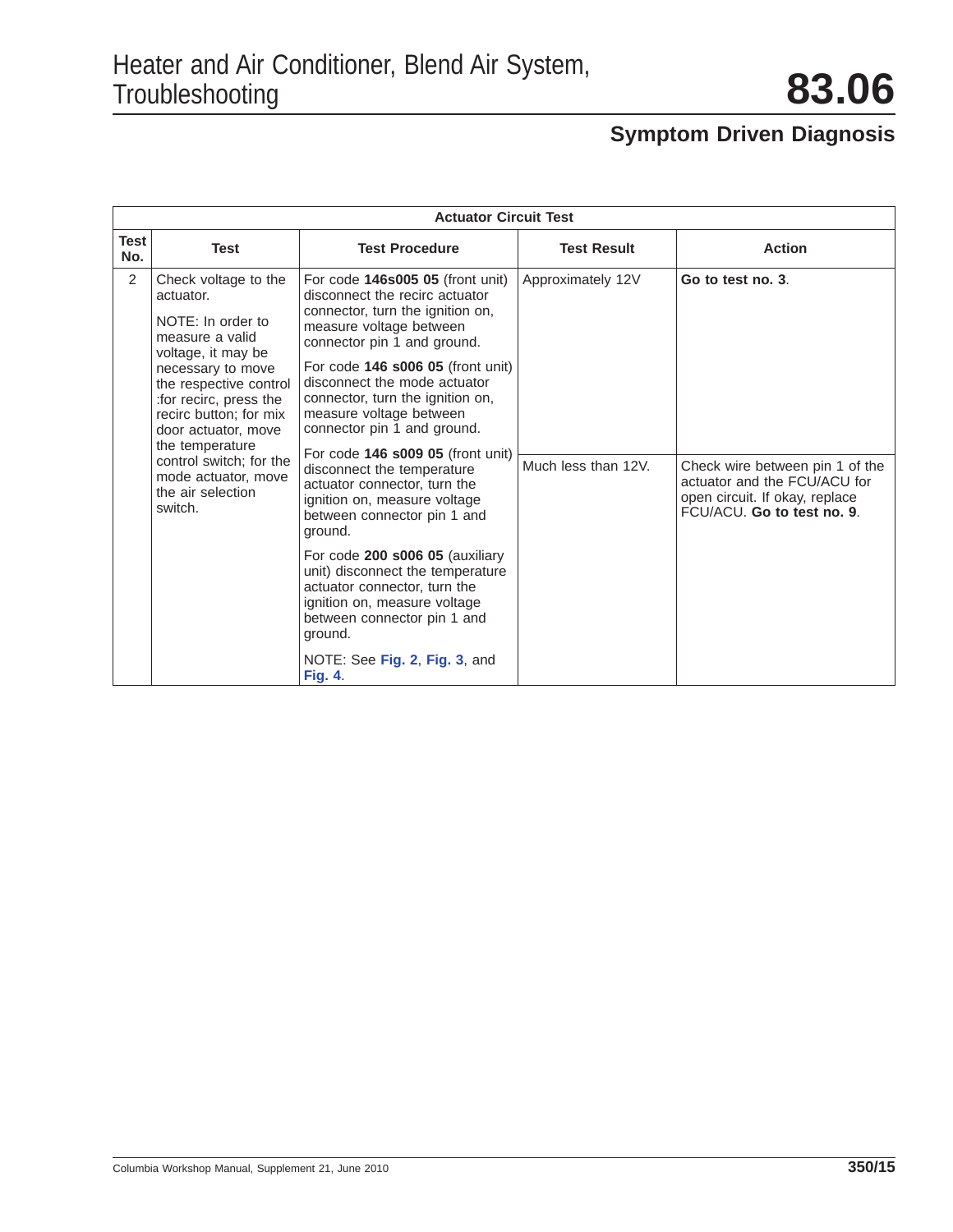

|                    |                                                             | <b>Actuator Circuit Test</b>                                                                                                                                                                                                                             |                                        |                                                                           |
|--------------------|-------------------------------------------------------------|----------------------------------------------------------------------------------------------------------------------------------------------------------------------------------------------------------------------------------------------------------|----------------------------------------|---------------------------------------------------------------------------|
| <b>Test</b><br>No. | <b>Test</b>                                                 | <b>Test Procedure</b>                                                                                                                                                                                                                                    | <b>Test Result</b>                     | <b>Action</b>                                                             |
| 3                  | Check for short to<br>ground on return side<br>of actuator. | For code 146s005 05 (front unit)<br>disconnect all three actuator<br>connectors and the FCU<br>connector. At the recirc actuator<br>connector, check continuity<br>between connector pin 3 and<br>ground. Repeat for pins 4, 5, and<br>6.                | Continuity to ground on<br>any pin.    | Locate short to ground, repair as<br>necessary, then go to test no.<br>9. |
|                    |                                                             | For code 146 s006 05 (front unit)<br>disconnect all three actuator<br>connectors and the FCU<br>connector. At the mode actuator<br>connector, check continuity<br>between connector pin 3 and<br>ground. Repeat for pins 4, 5, and<br>6.                 |                                        |                                                                           |
|                    |                                                             | For code 146 s009 05 (front unit)<br>disconnect all three actuator<br>connectors and the FCU<br>connector. At the temperature<br>actuator connector, check<br>continuity between connector pin<br>3 and ground. Repeat for pins 4,<br>5, and 6.          | No continuity to ground<br>on any pin. | Go to test no. 4.                                                         |
|                    |                                                             | For code 200 s009 05 (auxiliary<br>unit) disconnect the temperature<br>actuator connector and the ACU<br>connector. At the temperature<br>actuator connector, check<br>continuity between connector pin<br>3 and ground. Repeat for pins 4,<br>5, and 6. |                                        |                                                                           |
|                    |                                                             | NOTE: See Fig. 2, Fig. 3, and<br><b>Fig. 4.</b>                                                                                                                                                                                                          |                                        |                                                                           |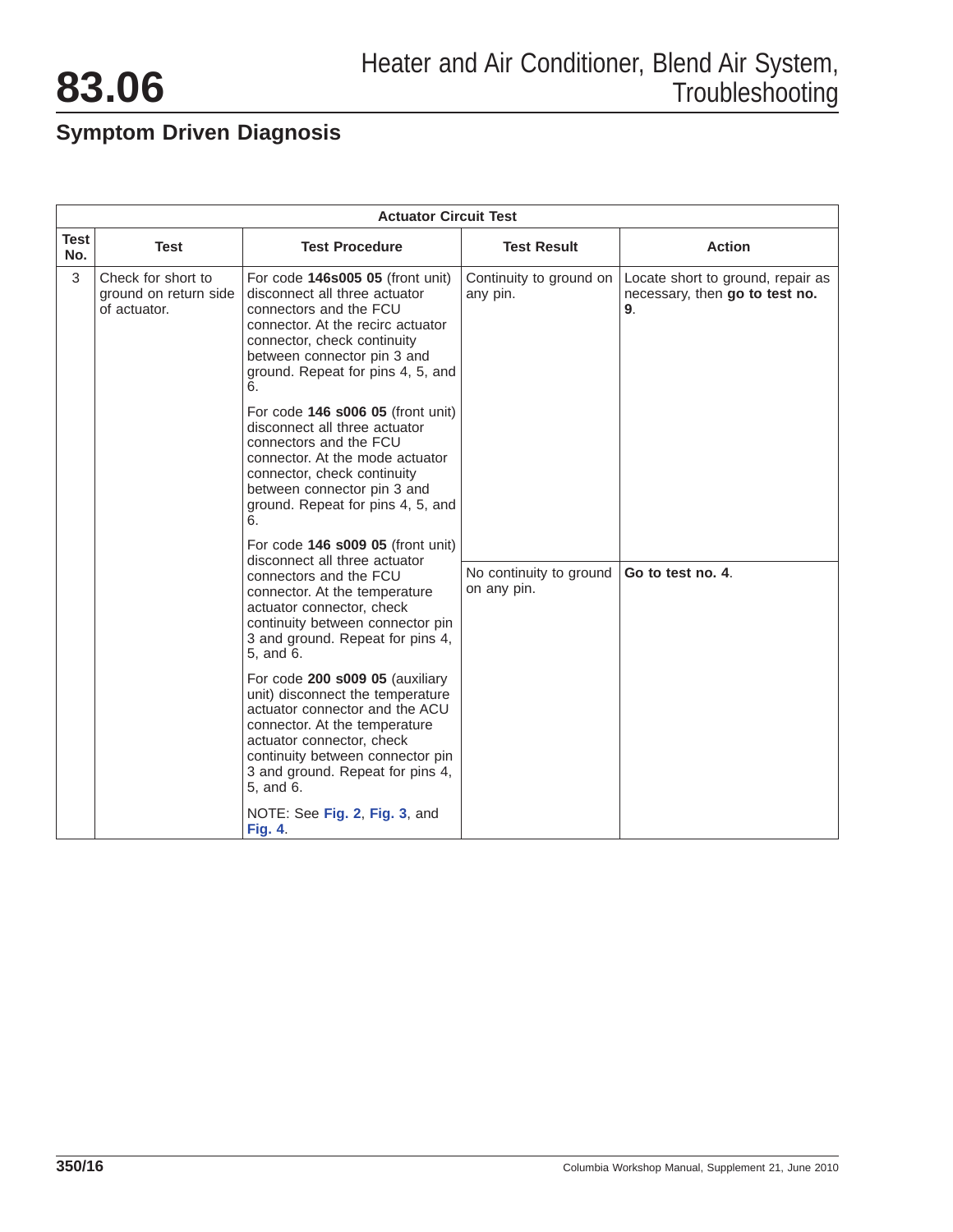|                    |                                              |                                             | <b>Actuator Circuit Test</b>                                                                             |                                        |                                      |
|--------------------|----------------------------------------------|---------------------------------------------|----------------------------------------------------------------------------------------------------------|----------------------------------------|--------------------------------------|
| <b>Test</b><br>No. | <b>Test</b>                                  |                                             | <b>Test Procedure</b>                                                                                    | <b>Test Result</b>                     | <b>Action</b>                        |
| 4                  | Check continuity of<br>actuator return side. |                                             | For code 146s005 05 disconnect<br>the recirc actuator connector.                                         | Continuity on all pin<br>combinations. | Go to test no. 5.                    |
|                    |                                              | For code 146 s006 05<br>connector.          | disconnect the mode actuator                                                                             |                                        |                                      |
|                    |                                              | For code 146 s009 05<br>actuator connector. | disconnect the temperature                                                                               |                                        |                                      |
|                    |                                              | following connector pins:                   | Check continuity between the                                                                             |                                        |                                      |
|                    |                                              | <b>FCU</b>                                  | <b>Actuator</b>                                                                                          |                                        |                                      |
|                    |                                              | A2                                          | 3                                                                                                        |                                        |                                      |
|                    |                                              | <b>B1</b>                                   | 4                                                                                                        |                                        |                                      |
|                    |                                              | <b>B2</b>                                   | 5                                                                                                        |                                        |                                      |
|                    |                                              | B <sub>3</sub>                              | 6                                                                                                        |                                        |                                      |
|                    |                                              | 07/02/2002                                  | f040620                                                                                                  | No continuity on one or                | Locate open circuit, repair as       |
|                    |                                              | and the ACU connector.                      | For code 200 s009 05 (auxiliary<br>unit) disconnect the auxiliary unit<br>temperature actuator connector | more pin combinations.                 | necessary, then go to test no.<br>9. |
|                    |                                              | following connector pins:                   | Check continuity between the                                                                             |                                        |                                      |
|                    |                                              | <b>ACU</b>                                  | <b>Actuator</b>                                                                                          |                                        |                                      |
|                    |                                              | B <sub>8</sub>                              | 3                                                                                                        |                                        |                                      |
|                    |                                              | <b>B7</b>                                   | 4                                                                                                        |                                        |                                      |
|                    |                                              | B <sub>6</sub>                              | 5                                                                                                        |                                        |                                      |
|                    |                                              | <b>B5</b>                                   | 6                                                                                                        |                                        |                                      |
|                    |                                              | 07/02/2002                                  | f040621                                                                                                  |                                        |                                      |
|                    |                                              | <b>Fig. 4.</b>                              | NOTE: See Fig. 2, Fig. 3, and                                                                            |                                        |                                      |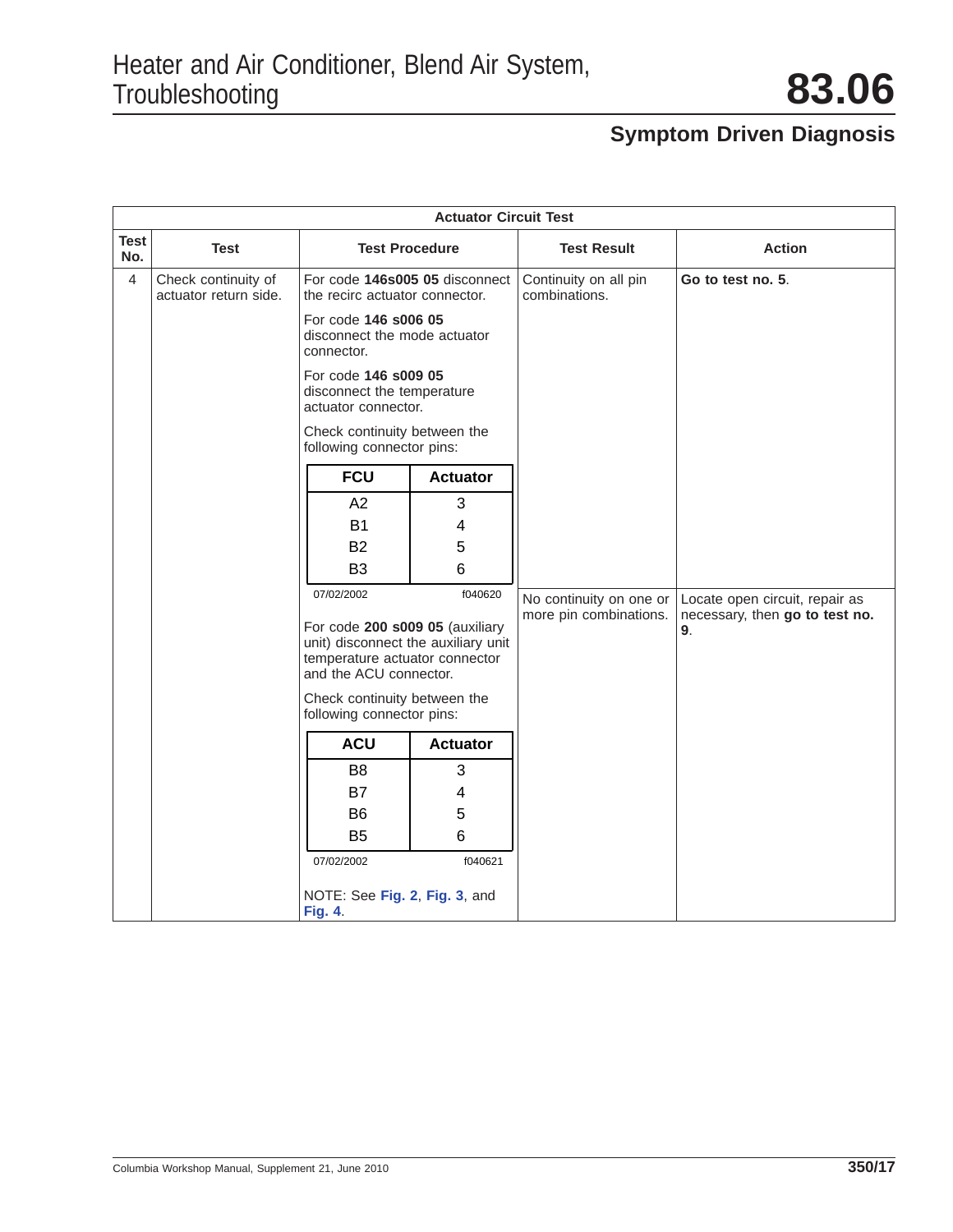|                    | <b>Actuator Circuit Test</b>                              |                                                                                                                                                                                                                                                                |                 |                                                   |                                                                  |  |
|--------------------|-----------------------------------------------------------|----------------------------------------------------------------------------------------------------------------------------------------------------------------------------------------------------------------------------------------------------------------|-----------------|---------------------------------------------------|------------------------------------------------------------------|--|
| <b>Test</b><br>No. | Test                                                      | <b>Test Procedure</b>                                                                                                                                                                                                                                          |                 | <b>Test Result</b>                                | <b>Action</b>                                                    |  |
| 5                  | Check actuator.                                           | For code 146s005 05 (front unit)<br>perform "Actuator Stepper Motor<br>Electrical Test" on the recirc<br>actuator.                                                                                                                                             |                 | Actuator okay.                                    | Replace FCU/ACU, thengo to<br>test no. 9.                        |  |
|                    |                                                           | For code 146 s006 05 (front unit)<br>perform "Actuator Stepper Motor<br>Electrical Test" on the mode<br>actuator.                                                                                                                                              |                 |                                                   |                                                                  |  |
|                    |                                                           | For code 146 s009 05 (front unit)<br>perform "Actuator Stepper Motor<br>Electrical Test" on the<br>temperature actuator.                                                                                                                                       |                 | Actuator not okay.                                | Replace actuator, thengo to test<br>no. 9.                       |  |
|                    |                                                           | For code 200 s009 05 (auxiliary<br>unit) perform "Actuator Stepper<br>Motor Electrical Test" on the<br>temperature actuator (auxiliary<br>unit).                                                                                                               |                 |                                                   |                                                                  |  |
| 6                  | Check actuator return<br>circuits for open.               | For all three active codes at the<br>same time, 146 s005 05, 146<br>s006 05, 146 s009 05,<br>disconnect all three actuator<br>connectors and the FCU<br>connector. At each actuator<br>connector, check continuity<br>between the following connector<br>pins: |                 | Continuity on all pin<br>combinations.            | Go to test no. 7.                                                |  |
|                    |                                                           | <b>FCU</b>                                                                                                                                                                                                                                                     | <b>Actuator</b> |                                                   |                                                                  |  |
|                    |                                                           | A2                                                                                                                                                                                                                                                             | 3               | No continuity on one or<br>more pin combinations. | Locate open circuit, repair as<br>necessary, then go to test no. |  |
|                    |                                                           | <b>B1</b>                                                                                                                                                                                                                                                      | 4               |                                                   | 9.                                                               |  |
|                    |                                                           | B <sub>2</sub>                                                                                                                                                                                                                                                 | 5               |                                                   |                                                                  |  |
|                    |                                                           | B <sub>3</sub>                                                                                                                                                                                                                                                 | 6               |                                                   |                                                                  |  |
|                    |                                                           | 07/02/2002                                                                                                                                                                                                                                                     | f040620         |                                                   |                                                                  |  |
|                    |                                                           | NOTE: See Fig. 2, Fig. 3, and<br><b>Fig. 4.</b>                                                                                                                                                                                                                |                 |                                                   |                                                                  |  |
| $\overline{7}$     | Check actuator return<br>circuits for short to<br>ground. | Disconnect all three actuator<br>connectors and the FCU<br>connector. At the FCU connector,<br>check continuity between pin A2                                                                                                                                 |                 | Continuity to ground on<br>any pin.               | Repair short to ground, thengo<br>to test no. 9.                 |  |
|                    |                                                           | and ground. Repeat for pins B1,<br>B2, and B3.<br>NOTE: See Fig. 2, Fig. 3, and                                                                                                                                                                                |                 | No continuity to ground<br>on any pin.            | Replace FCU, thengo to test<br>no. 9.                            |  |
|                    |                                                           | <b>Fig. 4.</b>                                                                                                                                                                                                                                                 |                 |                                                   |                                                                  |  |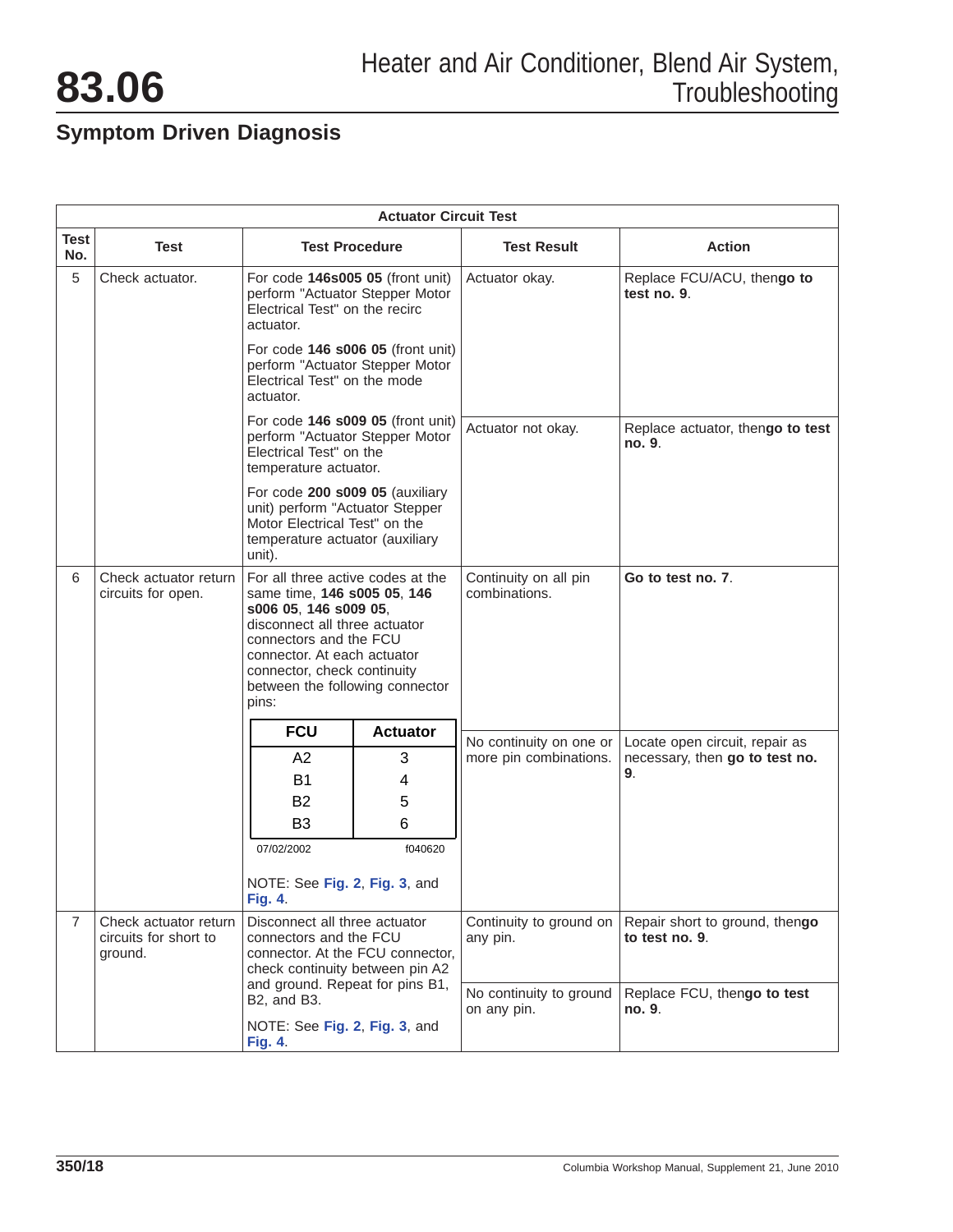|             | <b>Actuator Circuit Test</b>                                                                                                    |                                                                                                                                                                                  |                                                                                      |                                                                                                                                                 |  |  |
|-------------|---------------------------------------------------------------------------------------------------------------------------------|----------------------------------------------------------------------------------------------------------------------------------------------------------------------------------|--------------------------------------------------------------------------------------|-------------------------------------------------------------------------------------------------------------------------------------------------|--|--|
| Test<br>No. | <b>Test</b>                                                                                                                     | <b>Test Procedure</b>                                                                                                                                                            | <b>Test Result</b>                                                                   | <b>Action</b>                                                                                                                                   |  |  |
| 8           | Check for shorted<br>actuator coil.                                                                                             | For code 146s005 06 disconnect<br>the recirc actuator connector,<br>check if fault no longer active<br>(different fault maybe active).                                           | Fault no longer active<br>(FMI06), different fault<br>may be active (FMI<br>$(05)$ . | Shorted actuator motor is likely.<br>Perform "Actuator Stepper Motor<br>Electrical Test" to confirm, then<br>go to test no. 9.                  |  |  |
|             |                                                                                                                                 | For code 146 s006 06<br>disconnect the mode actuator<br>connector, check if fault no<br>longer active (different fault may<br>be active).                                        |                                                                                      |                                                                                                                                                 |  |  |
|             |                                                                                                                                 | For code 146 s009 06<br>disconnect the temperature<br>actuator connector, check if fault<br>no longer active (different fault<br>may be active).                                 | Fault still active<br>(FMI06).                                                       | Check for short to ground in<br>power wire between actuator and<br>FCU/ACU. If no short is found,<br>replace FCU/ACU, then go to<br>test no. 9. |  |  |
|             |                                                                                                                                 | For code 200 s009 06<br>disconnect the temperature<br>actuator connector (auxiliary<br>unit), check if fault no longer<br>active (different fault may be<br>active). See Fig. 2. |                                                                                      |                                                                                                                                                 |  |  |
| 9           | Verify repair.<br>NOTE: In order to<br>check if a fault status<br>has changed from<br>active to inactive, the<br>recirc button. | Verify that repair resolved the<br>problem.                                                                                                                                      | Problem resolved.                                                                    | Done.                                                                                                                                           |  |  |
|             | temperature control<br>switch, or air<br>selection switch<br>needs to be moved<br>while the ignition is<br>on.                  |                                                                                                                                                                                  | Problem unresolved.                                                                  | Repeat test no. 1.                                                                                                                              |  |  |

**Table 7, Actuator Circuit Test**

## **Temperature Sensor Diagnosis**

See **[Table 8](#page-19-0)** for the evaporator temperature sensor circuit test procedures.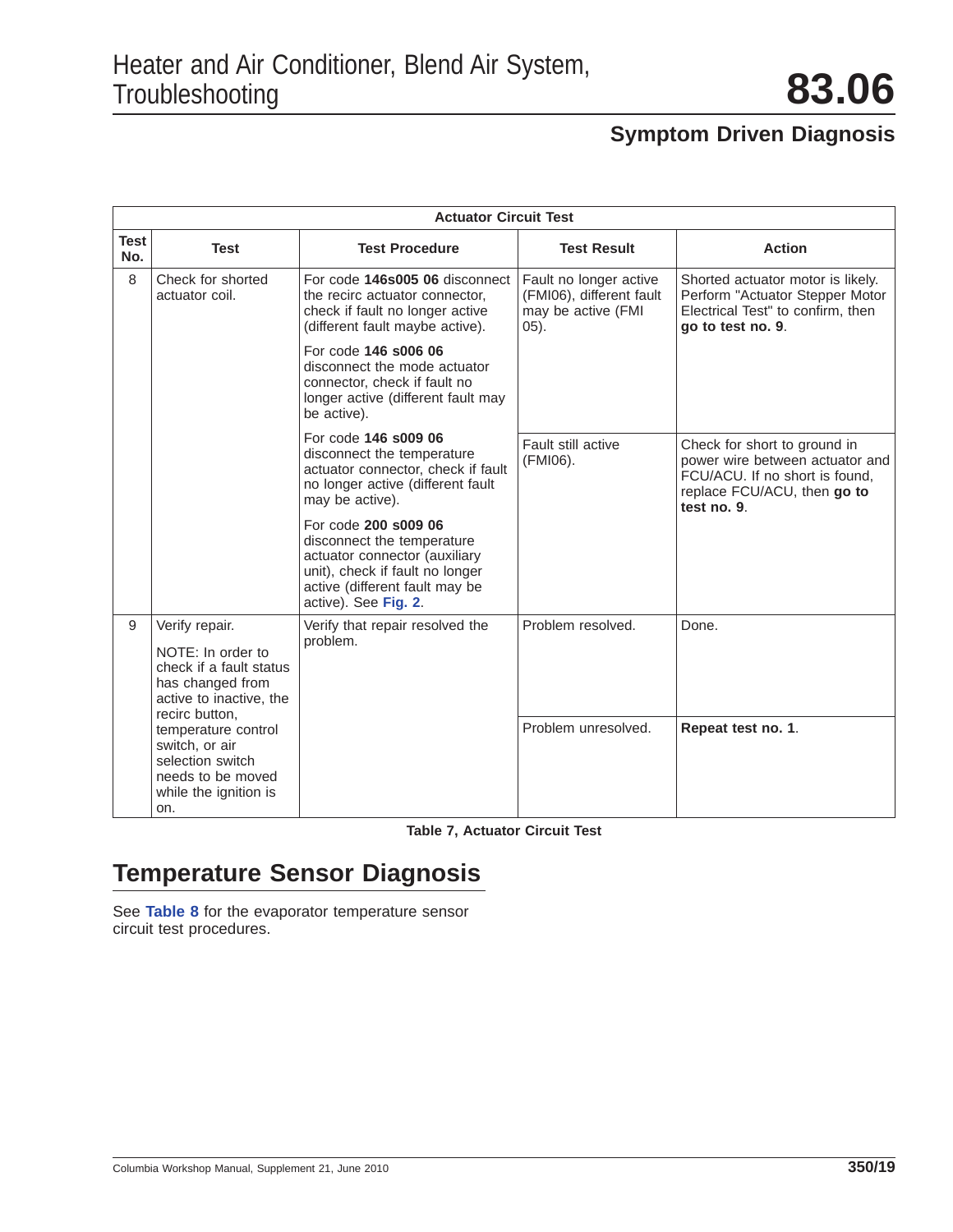<span id="page-19-0"></span>

|               | <b>Evaporator Temperature Sensor Circuit Test</b>                             |                                                                                |                                                                                 |                                                                                               |  |  |
|---------------|-------------------------------------------------------------------------------|--------------------------------------------------------------------------------|---------------------------------------------------------------------------------|-----------------------------------------------------------------------------------------------|--|--|
| Test<br>No.   | <b>Test</b>                                                                   | <b>Test Procedure</b>                                                          | <b>Test Result</b>                                                              | <b>Action</b>                                                                                 |  |  |
| 1             | Are evaporator                                                                | Check if fault code <b>146 s002 03</b>                                         | Neither fault isactive.                                                         | Go to test no. 2.                                                                             |  |  |
|               | or <b>146 s002 04</b> is active.<br>temperature sensor<br>fault codes active? | <b>146s002 03 is active</b>                                                    | Check for sensor signal wire<br>shorted to power. If okay, go to<br>test no. 2. |                                                                                               |  |  |
|               |                                                                               |                                                                                | <b>146s002 04 is active.</b>                                                    | Check for sensor signal wire<br>shorted to ground. If okay,<br>replace FCU. Go to test no. 3. |  |  |
| $\mathcal{P}$ | Check sensor<br>reference voltage.                                            | Disconnect the evaporator<br>sensor.                                           | 5V                                                                              | Perform "Evaporator<br>Temperature Sensor Test."                                              |  |  |
|               |                                                                               | Turn the ignition on and measure                                               |                                                                                 |                                                                                               |  |  |
|               | the voltage across the sensor<br>connector pins (harness side).               |                                                                                | Less than 5V.                                                                   | Check for open circuit in sensor<br>signal and ground wires. If okay,                         |  |  |
|               |                                                                               | The voltage should be 5V if the<br>circuit and FCU are operating<br>correctly. |                                                                                 | replace FCU. Go to test no. 3.                                                                |  |  |
| 3             | Verify repair.                                                                | Verify that repair resolved the                                                | Problem solved.                                                                 | Done.                                                                                         |  |  |
|               |                                                                               | problem.                                                                       | Problem unresolved.                                                             | Repeat test no. 1.                                                                            |  |  |

**Table 8, Evaporator Temperature Sensor Circuit Test**

See **Table 9** for the CDTC temperature sensor circuit test procedures.

|               | <b>CDTC Temperature Sensor Circuit Test</b> |                                                                                                                                                                                                                          |                                                |                                                                                                                |  |  |  |
|---------------|---------------------------------------------|--------------------------------------------------------------------------------------------------------------------------------------------------------------------------------------------------------------------------|------------------------------------------------|----------------------------------------------------------------------------------------------------------------|--|--|--|
| Test<br>No.   | Test                                        | <b>Test Procedure</b>                                                                                                                                                                                                    | <b>Test Result</b>                             | <b>Action</b>                                                                                                  |  |  |  |
| 1             | Are CDTC<br>temperature sensor              | Check if one of the following fault<br>codes is active: <b>146 s001 03.</b><br>146 s001 04, or200 s001 03,<br>200 s001 04.                                                                                               | None of these faults<br>isactive.              | Go to test no. 2.                                                                                              |  |  |  |
|               | fault codes active?                         |                                                                                                                                                                                                                          | 146s001 03 or 200<br><b>s001 03</b> is active. | Check for sensor signal wire<br>shorted to power. If okay, go to<br>test no. 2.                                |  |  |  |
|               |                                             |                                                                                                                                                                                                                          | 146s001 04 or 200<br><b>s001 04</b> is active. | Check for sensor signal wire<br>shorted to ground. If okay,<br>replace FCU/ACU. Go to test<br>no. 3.           |  |  |  |
| $\mathcal{P}$ | Check sensor<br>reference voltage.          | Disconnect the CDTC sensor.<br>Turn the ignition on and measure<br>the voltage across the sensor<br>connector pins (harness side).<br>The voltage should be 5V if the<br>circuit and FCU/ACU are<br>operating correctly. | 5V                                             | Perform "CDTC Temperature<br>Sensor Test."                                                                     |  |  |  |
|               |                                             |                                                                                                                                                                                                                          | Less than 5V.                                  | Check for open circuit in sensor<br>signal and ground wires. If okay,<br>replace FCU/ACU. Go to test<br>no. 3. |  |  |  |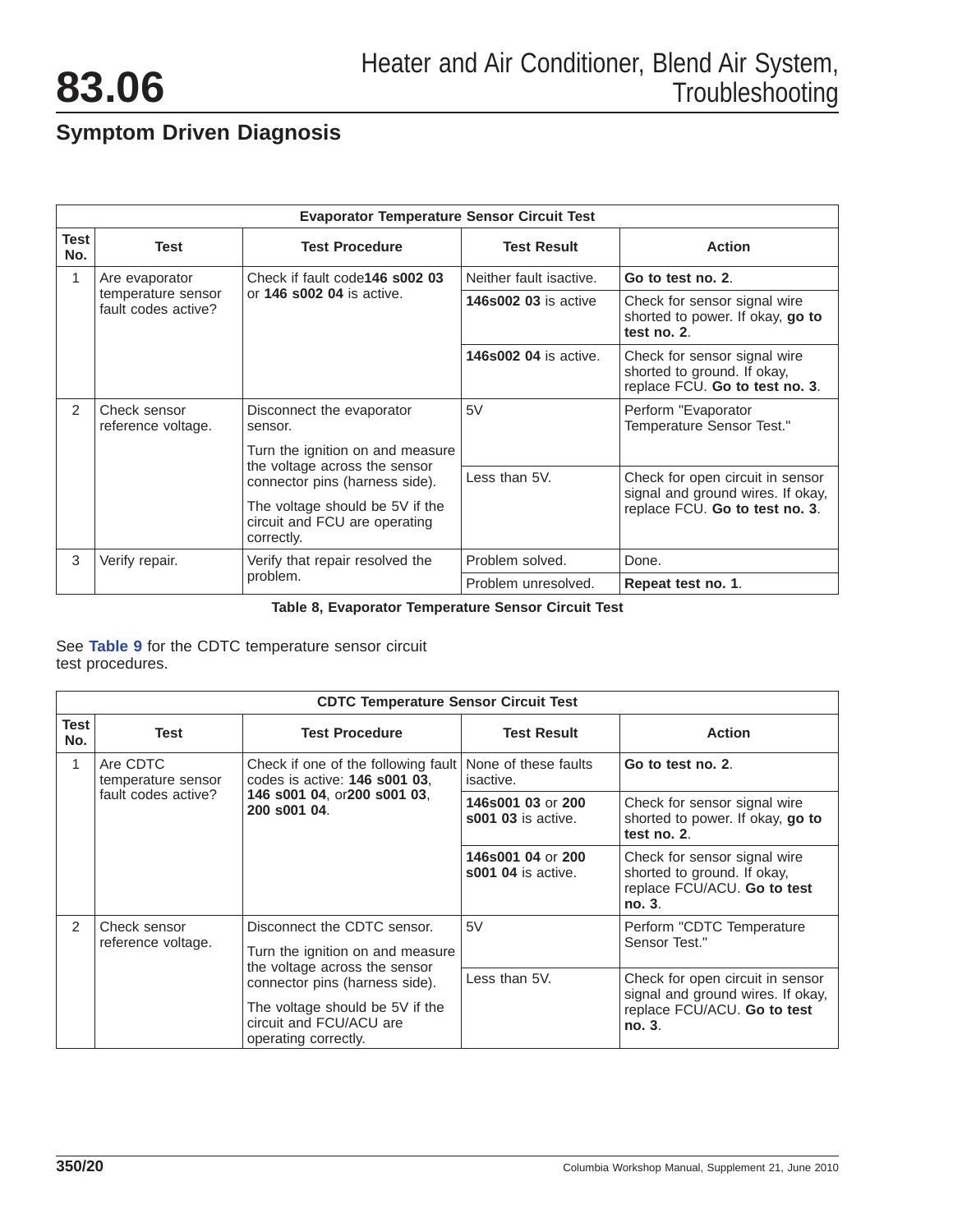| <b>CDTC Temperature Sensor Circuit Test</b> |                               |                                             |                     |                    |  |
|---------------------------------------------|-------------------------------|---------------------------------------------|---------------------|--------------------|--|
| Test l<br>No.                               | <b>Test Procedure</b><br>Test |                                             | <b>Test Result</b>  | <b>Action</b>      |  |
|                                             | Verify repair.                | Verify that repair resolved the<br>problem. | Problem resolved.   | Done.              |  |
|                                             |                               |                                             | Problem unresolved. | Repeat test no. 1. |  |

**Table 9, CDTC Temperature Sensor Circuit Test**

## **Backlighting Diagnosis**

See **Table 10** for backlighting diagnosis.

|                    | <b>Backlighting Diagnosis</b>           |                                                                                                                           |                    |                                                                                                                                                                           |  |  |
|--------------------|-----------------------------------------|---------------------------------------------------------------------------------------------------------------------------|--------------------|---------------------------------------------------------------------------------------------------------------------------------------------------------------------------|--|--|
| <b>Test</b><br>No. | <b>Test</b>                             | <b>Test Procedure</b>                                                                                                     | <b>Test Result</b> | <b>Action</b>                                                                                                                                                             |  |  |
| $\mathbf{1}$       | Check backlighting<br>operation.        | Turn on the headlights and<br>check for the following<br>conditions:                                                      | Condition 1        | See Group 54 for backlighting<br>diagnosis.                                                                                                                               |  |  |
|                    |                                         | • Condition 1-all backlight-<br>ing (instrument cluster,<br>panel switches, and HVAC<br>FCU) not working                  |                    |                                                                                                                                                                           |  |  |
|                    |                                         |                                                                                                                           | Condition 2        | Go to test no. 2.                                                                                                                                                         |  |  |
|                    |                                         | • Condition 2-HVAC FCU<br>and bunk override switch                                                                        |                    |                                                                                                                                                                           |  |  |
|                    | working                                 | backlighting not working                                                                                                  | Condition 3        | Go to test no. 3.                                                                                                                                                         |  |  |
|                    |                                         | • Condition 3-only HVAC<br>FCU backlighting not                                                                           |                    |                                                                                                                                                                           |  |  |
|                    |                                         |                                                                                                                           | Condition 4        | Go to test no. 4.                                                                                                                                                         |  |  |
|                    |                                         | • Condition 4-only bunk<br>override switch backlight-<br>ing not working                                                  |                    |                                                                                                                                                                           |  |  |
| $\mathcal{P}$      | Check circuits 29A<br>and GND1.         | Disconnect AS2 connector.                                                                                                 | $9 - 16V$          | Check AS2 connector for dam-<br>aged pins. If damaged pins are                                                                                                            |  |  |
|                    |                                         | Turn headlights on.<br>Measure voltage at pins $A(+)$ and<br>$F(-)$ of the AS2 connector on the<br>main cab harness side. |                    | found, repair as necessary then<br>go to test no. 5. If no damage is                                                                                                      |  |  |
|                    |                                         |                                                                                                                           |                    | found, repeat test no. 1.                                                                                                                                                 |  |  |
|                    |                                         |                                                                                                                           | Less than 9V (0V)  | Check for open in circuits 29A<br>and GND1 in the main cab har-<br>ness. Repair as necessary, then<br>go to test no. 5.                                                   |  |  |
| 3                  | Check circuits DIM+<br>and GND1 to FCU. | Disconnect the FCU connector.                                                                                             | $9 - 16V$          | Replace FCU, then go to test<br>no. 5.                                                                                                                                    |  |  |
|                    |                                         | Turn headlights on.<br>Measure voltage at pins $A6(+)$<br>and A7(-) of the FCU connector.                                 | Less than $9V(0V)$ | Check circuits DIM+ and GND1<br>between the FCU connector and<br>the AS2 connector for circuit fault<br>(open or short). Repair as neces-<br>sary, then go to test no. 5. |  |  |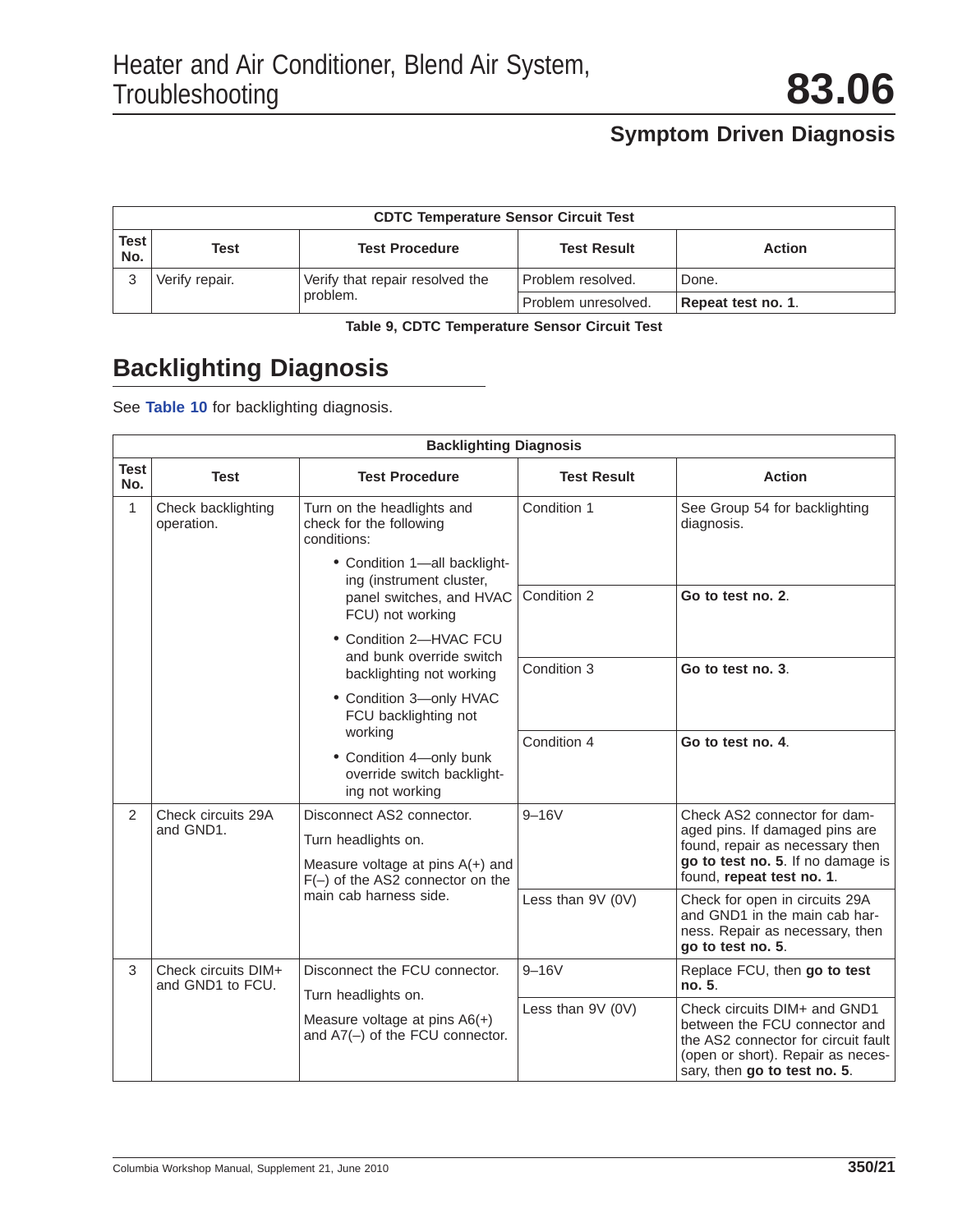<span id="page-21-0"></span>

| <b>Backlighting Diagnosis</b> |                                                          |                                                                                                           |                     |                                                                                                                                                                            |  |
|-------------------------------|----------------------------------------------------------|-----------------------------------------------------------------------------------------------------------|---------------------|----------------------------------------------------------------------------------------------------------------------------------------------------------------------------|--|
| <b>Test</b><br>No.            | <b>Test</b>                                              | <b>Test Procedure</b>                                                                                     | <b>Test Result</b>  | <b>Action</b>                                                                                                                                                              |  |
| 4                             | Check circuits DIM+<br>and GND1 to override   connector. | Disconnect the override switch                                                                            | $9 - 16V$           | Replace the override switch,<br>then go to test no. 5.                                                                                                                     |  |
|                               | switch.                                                  | Turn headlights on.<br>Measure voltage at pins $10(+)$<br>and $8(-)$ of the override switch<br>connector. | Less than $9V(0V)$  | Check circuits DIM+ and GND1<br>between the override switch and<br>AS2 connectors for circuit faults<br>(open or short). Repair as<br>necessary, then go to test no.<br>5. |  |
| 5                             | Verify repair.                                           | Verify that repair solved the                                                                             | Problem resolved.   | Done.                                                                                                                                                                      |  |
|                               |                                                          | backlighting problem.                                                                                     | Problem unresolved. | Repeat test no. 1.                                                                                                                                                         |  |

**Table 10, Backlighting Diagnosis**

### **Sleeper Climate Control Panel Circuit Diagnosis**

See **Table 11** for sleeper climate control panel circuit diagnosis.

|               | <b>Sleeper Climate Control Panel Circuit Diagnosis</b>                                                                                                                                                                                                                                                                                                                                                      |                         |                                                                                                          |                                                                                                                                                                                            |  |  |
|---------------|-------------------------------------------------------------------------------------------------------------------------------------------------------------------------------------------------------------------------------------------------------------------------------------------------------------------------------------------------------------------------------------------------------------|-------------------------|----------------------------------------------------------------------------------------------------------|--------------------------------------------------------------------------------------------------------------------------------------------------------------------------------------------|--|--|
| Test<br>No.   | Test                                                                                                                                                                                                                                                                                                                                                                                                        | <b>Test Procedure</b>   | <b>Test Result</b>                                                                                       | <b>Action</b>                                                                                                                                                                              |  |  |
| 1             | Does the symptom<br>involve both the                                                                                                                                                                                                                                                                                                                                                                        |                         | No, affects only one of<br>these                                                                         | Go to test no. 4.                                                                                                                                                                          |  |  |
|               | blower and<br>temperature control?                                                                                                                                                                                                                                                                                                                                                                          |                         | Yes, affects both                                                                                        | Go to test no. 2.                                                                                                                                                                          |  |  |
| $\mathcal{P}$ | Check the 12VDC<br>Gain access to the back of the<br>ignition supply to the<br>sleeper control panel.<br>control panel.<br>Disconnect the blower and<br>temperature potentiometer<br>connectors.<br>Turn the ignition on.<br>At the blower speed<br>potentiometer connector, check<br>for voltage at pin A (circuit 98N).<br>Repeat test for temperature<br>potentiometer connector pin A<br>(circuit 98N). |                         | Voltage at both pins                                                                                     | Go to test no. 3.                                                                                                                                                                          |  |  |
|               |                                                                                                                                                                                                                                                                                                                                                                                                             | Voltage at only one pin | Check circuit 98N between<br>connector with no voltage and<br>splice in harness. Repair as<br>necessary. |                                                                                                                                                                                            |  |  |
|               |                                                                                                                                                                                                                                                                                                                                                                                                             |                         |                                                                                                          |                                                                                                                                                                                            |  |  |
|               |                                                                                                                                                                                                                                                                                                                                                                                                             |                         | No voltage at either pin                                                                                 | Check 10A fuse in B-pillar PDM.<br>If blown, check for short in circuit<br>98N. If okay, check circuit 98N<br>for open and check ignition<br>supply to fuse panel. Repair as<br>necessary. |  |  |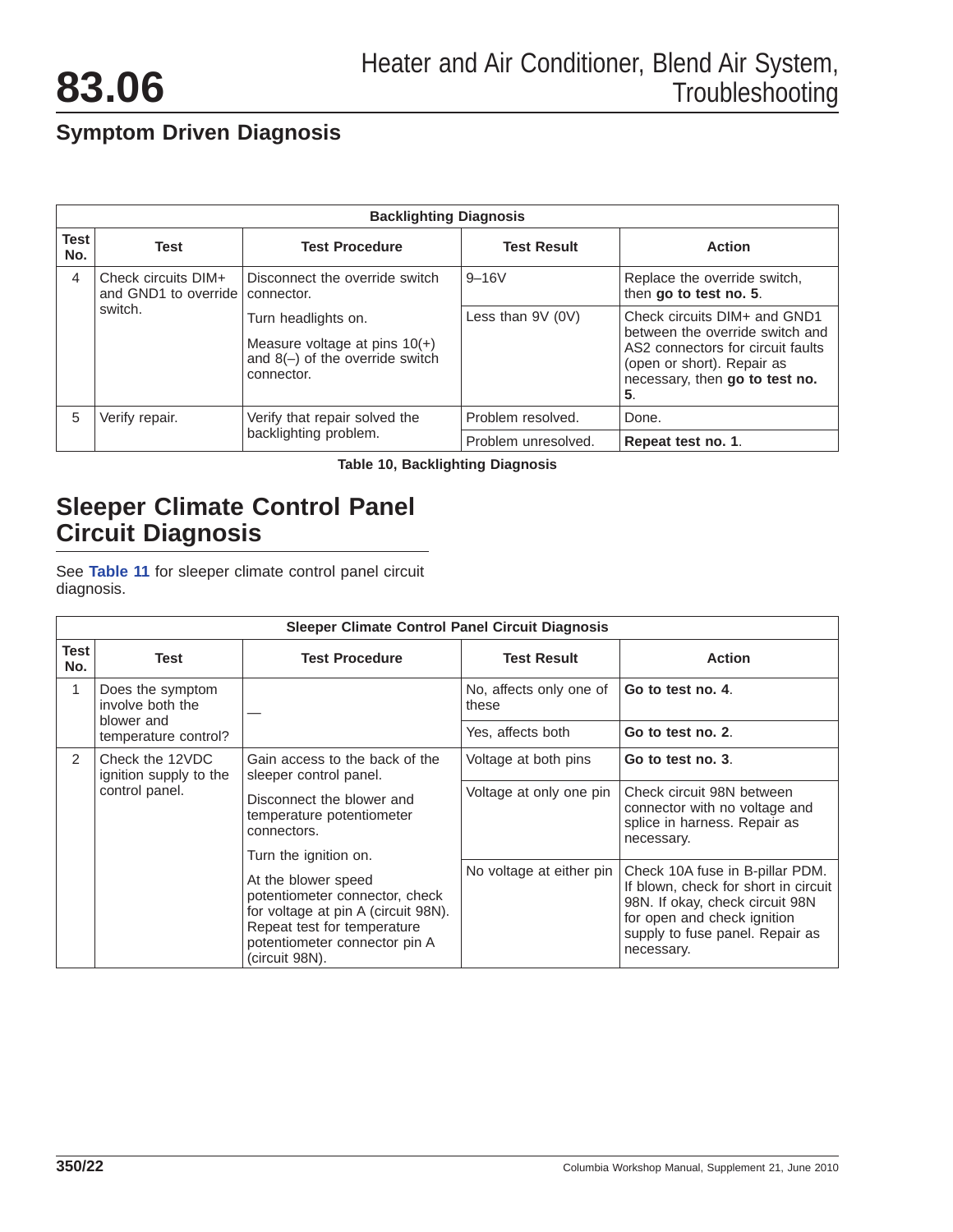|                    | <b>Sleeper Climate Control Panel Circuit Diagnosis</b>                  |                                                                                                                                                                                                                                  |                                                                 |                                                                                                                                                                                                         |  |  |
|--------------------|-------------------------------------------------------------------------|----------------------------------------------------------------------------------------------------------------------------------------------------------------------------------------------------------------------------------|-----------------------------------------------------------------|---------------------------------------------------------------------------------------------------------------------------------------------------------------------------------------------------------|--|--|
| <b>Test</b><br>No. | Test                                                                    | <b>Test Procedure</b>                                                                                                                                                                                                            | <b>Test Result</b>                                              | <b>Action</b>                                                                                                                                                                                           |  |  |
| 3                  | Check control panel<br>ground circuit.                                  | Make sure the ignition is off and<br>the batteries are disconnected.<br>Failure to do this may give<br>inconclusive test results.                                                                                                | Both less than one<br>ohm                                       | Check ACU power and ground<br>wiring. ACU may be<br>malfunctioning.                                                                                                                                     |  |  |
|                    |                                                                         | Disconnect the blower and<br>temperature potentiometer<br>connectors.<br>At the blower speed<br>potentiometer connector, check                                                                                                   | One more than 1 ohm                                             | Check GND circuit between<br>affected potentiometer circuit and<br>the splice in the harness. Repair<br>as necessary.                                                                                   |  |  |
|                    |                                                                         | resistance between pin C (circuit<br>GND) and the battery negative<br>terminal. Repeat test for<br>temperature potentiometer<br>connector pin C (circuit GND).                                                                   | Both more than 1 ohm                                            | Check GND wiring to<br>potentiometers. Check ACU<br>ground circuit.                                                                                                                                     |  |  |
| 4                  | Which potentiometer                                                     |                                                                                                                                                                                                                                  | <b>Blower control</b>                                           | Go to test no. 5.                                                                                                                                                                                       |  |  |
|                    | circuit is affected?                                                    |                                                                                                                                                                                                                                  | Temperature control                                             | Go to test no. 6.                                                                                                                                                                                       |  |  |
| 5                  | Check for blower<br>potentiometer voltage<br>signal at the ACU.         | Remove the ACU from the HVAC<br>unit; leave the connector plugged<br>in.<br>Turn the ignition on.                                                                                                                                | Voltage ranges from<br>0.5 to 12.5VDC                           | Sleeper climate control panel<br>circuit is not the problem. Check<br>for fault codes and see "Blower<br>Motor Diagnostics-Front and<br>Auxiliary Units."                                               |  |  |
|                    |                                                                         | Backprobe ACU connector pin<br>A2 and check for voltage while<br>rotating the blower speed control<br>knob from low to high.                                                                                                     | Voltage does not vary;<br>remains steady<br>regardless of value | Check circuit 98M between<br>blower speed potentiometer and<br>ACU. Repair as necessary. If<br>okay, replace potentiometer.                                                                             |  |  |
| 6                  | Check for<br>temperature<br>potentiometer voltage<br>signal at the ACU. | Remove the ACU from the HVAC<br>unit; leave the connector plugged<br>in.<br>Turn the ignition on.<br>Backprobe ACU connector pin<br>A5 and check for voltage while<br>rotating the temperature control<br>knob from cold to hot. | Voltage ranges from<br>0.5 to 12.5 VDC                          | Sleeper climate control panel<br>circuit is not the problem. Check<br>for fault codes and see "Actuator<br>Stepper Motors-Temperature,<br>Recirc, and Mode" for<br>temperature actuator<br>diagnostics. |  |  |
|                    |                                                                         |                                                                                                                                                                                                                                  | Voltage does not vary;<br>remains steady<br>regardless of value | Check circuit 98T between<br>temperature potentiometer and<br>ACU. Repair as necessary. If<br>okay, replace potentiometer.                                                                              |  |  |

**Table 11, Sleeper Climate Control Panel Circuit Diagnosis**

### **Blower Motor Diagnostics— Front and Auxiliary Units**

See **[Table 12](#page-23-0)** and **[Table 13](#page-24-0)** for blower motor diagnostics.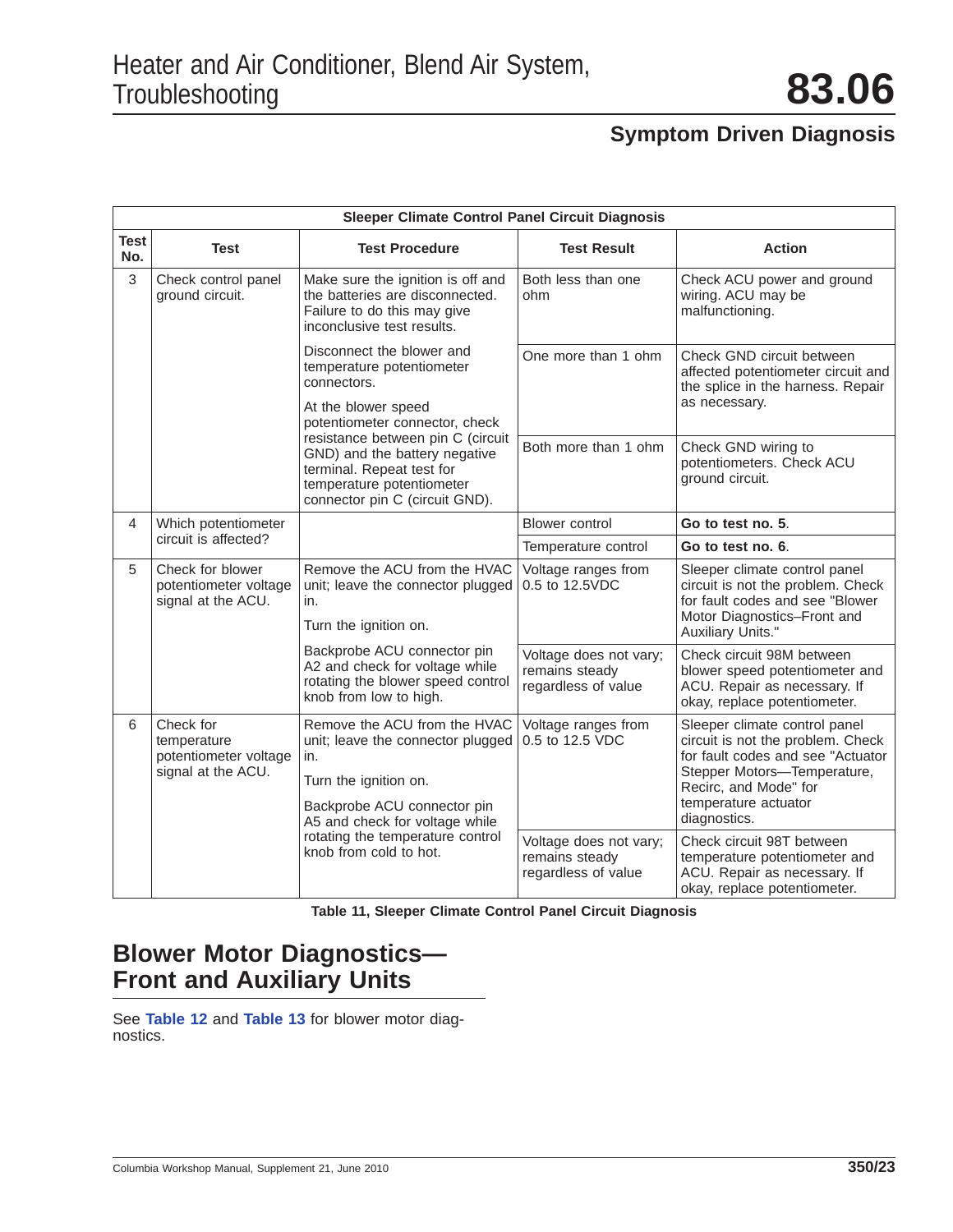<span id="page-23-0"></span>

|                    | Blower Will Not Operate or Operates at Reduced Speed |                                                                                                                                                                                                                       |                                               |                                                                                                                                                                           |  |  |
|--------------------|------------------------------------------------------|-----------------------------------------------------------------------------------------------------------------------------------------------------------------------------------------------------------------------|-----------------------------------------------|---------------------------------------------------------------------------------------------------------------------------------------------------------------------------|--|--|
| <b>Test</b><br>No. | <b>Test</b>                                          | <b>Test Procedure</b>                                                                                                                                                                                                 | <b>Test Result</b>                            | <b>Action</b>                                                                                                                                                             |  |  |
| 1                  | Is fault 146 s010 02<br>or 200 s010 02               |                                                                                                                                                                                                                       | Yes                                           | See fault code tables, in<br>Subject 340, for diagnosis.                                                                                                                  |  |  |
|                    | active?                                              |                                                                                                                                                                                                                       | <b>No</b>                                     | Go to test no. 2.                                                                                                                                                         |  |  |
| 2                  | Check power and<br>ground.                           | Disconnect the blower motor<br>connector.                                                                                                                                                                             | 12-17V (should be<br>approx. battery voltage) | Go to test no. 3.                                                                                                                                                         |  |  |
|                    |                                                      | Turn ignition on.                                                                                                                                                                                                     | 0 <sup>V</sup>                                | Check 30A blower motor fuse in<br>PDM.                                                                                                                                    |  |  |
|                    |                                                      | Check for voltage across pins 3<br>and 4 of the connector.<br>NOTE: If system voltage is too                                                                                                                          |                                               | Check blower motor power and<br>ground circuits for open (circuits<br>98 and GND).                                                                                        |  |  |
|                    |                                                      | high or too low, this may cause<br>the blower motor to enter voltage<br>protection mode. This will cause<br>the blower to operate at reduced<br>speed or stop working altogether.                                     |                                               | Repair as necessary, then go to<br>test no. 7.                                                                                                                            |  |  |
|                    |                                                      |                                                                                                                                                                                                                       | Less than 12V (not 0)<br>or more than 17V     | Blower has most likely entered<br>voltage protection mode. Correct<br>voltage problem as necessary,<br>then go to test no. 7.                                             |  |  |
| 3                  | Check speed control<br>signal at blower<br>motor.    | Disconnect the blower motor<br>connector.                                                                                                                                                                             | Voltage full range (0-<br>$5V+$               | Go to test no. 4.                                                                                                                                                         |  |  |
|                    |                                                      | Turn ignition on.<br>Check voltage between<br>connector pin 6 and ground while<br>rotating the blower control switch<br>from off to full speed. The<br>voltage should be approximately<br>$0V$ (off) to $5V+$ (high). | Voltage stays at 0V                           | Check speed control wire for<br>open circuit between blower<br>motor and FCU or ACU. If okay,<br>check FCU/ACU. Repair/replace<br>as necessary, then go to test<br>no. 7. |  |  |
| 4                  | Check for mechanical<br>obstruction/locked<br>rotor. | Remove the blower motor from<br>the HVAC housing.<br>Check for obstruction preventing<br>blower from turning.                                                                                                         | Obstruction                                   | Remove obstruction as<br>necessary, then go to test no.<br>$\overline{7}$ .                                                                                               |  |  |
|                    |                                                      |                                                                                                                                                                                                                       | Rotor locked                                  | Replace blower motor, then go<br>to test no. 7.                                                                                                                           |  |  |
|                    |                                                      | Check if rotor spins freely by<br>hand.                                                                                                                                                                               | <b>Neither</b>                                | Go to test no. 5.                                                                                                                                                         |  |  |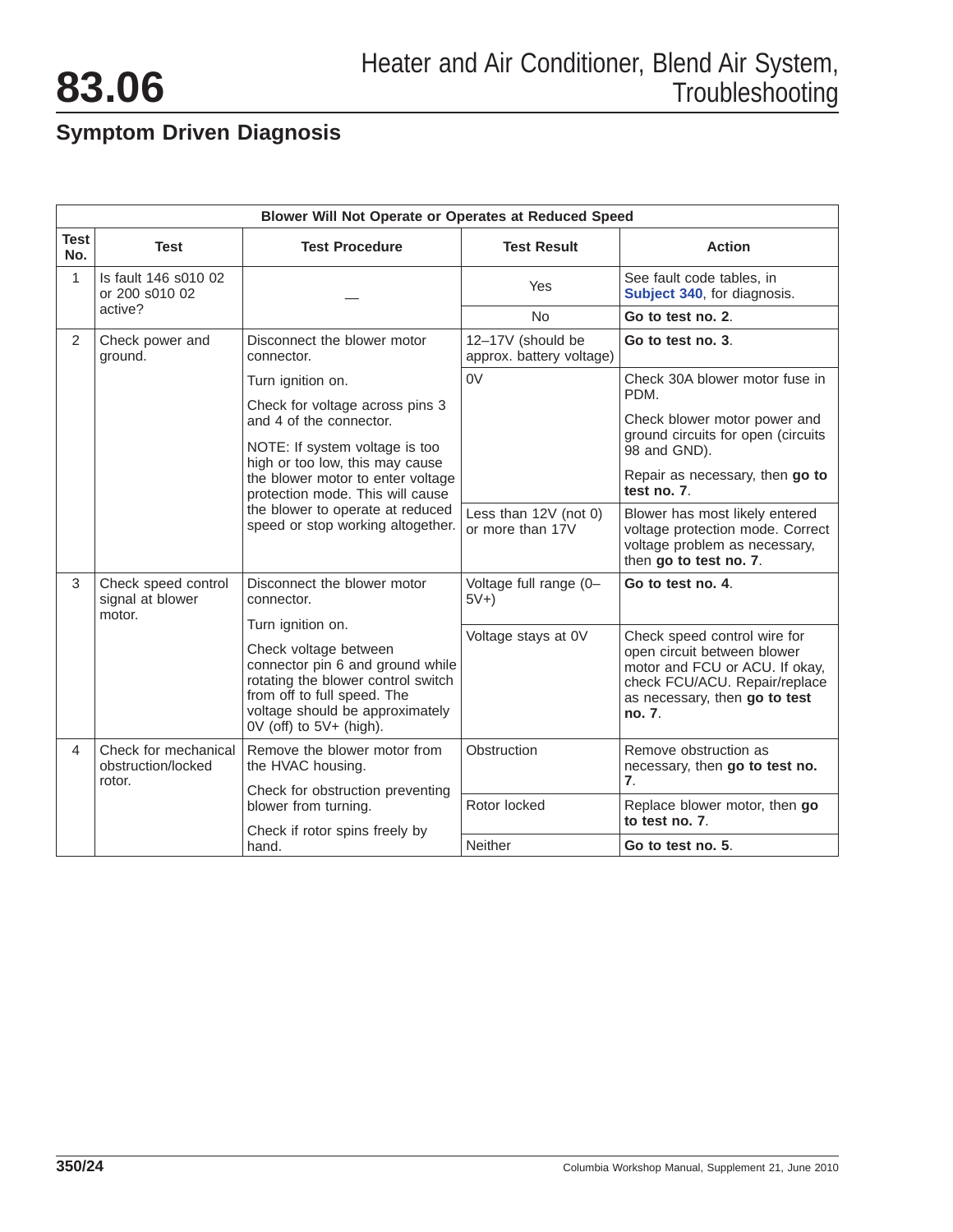<span id="page-24-0"></span>

| <b>Blower Will Not Operate or Operates at Reduced Speed</b> |                                                                                                                                                                                                                                                                                                                                                                                                                                                                               |                                             |                                                                     |                                                                                                                                                                                             |  |
|-------------------------------------------------------------|-------------------------------------------------------------------------------------------------------------------------------------------------------------------------------------------------------------------------------------------------------------------------------------------------------------------------------------------------------------------------------------------------------------------------------------------------------------------------------|---------------------------------------------|---------------------------------------------------------------------|---------------------------------------------------------------------------------------------------------------------------------------------------------------------------------------------|--|
| <b>Test</b><br>No.                                          | <b>Test</b>                                                                                                                                                                                                                                                                                                                                                                                                                                                                   | <b>Test Procedure</b>                       | <b>Test Result</b>                                                  | <b>Action</b>                                                                                                                                                                               |  |
| 5                                                           | Check voltage drop.<br>Remove the blower motor from<br>the HVAC housing.<br>Turn ignition on, set blower<br>speed to high.<br>Check voltage on the power and<br>ground circuits by back-probing<br>the blower motor connector.<br>Check between the positive and<br>negative battery posts.<br>NOTE: High voltage drop may<br>cause the blower motor to enter<br>cause the blower to operate at<br>reduced speed and, if severe<br>enough, may stop the blower<br>altogether. |                                             | Less than 0.2V                                                      | Go to test no. 6.                                                                                                                                                                           |  |
|                                                             |                                                                                                                                                                                                                                                                                                                                                                                                                                                                               |                                             |                                                                     |                                                                                                                                                                                             |  |
|                                                             |                                                                                                                                                                                                                                                                                                                                                                                                                                                                               |                                             |                                                                     |                                                                                                                                                                                             |  |
|                                                             |                                                                                                                                                                                                                                                                                                                                                                                                                                                                               | More than 0.2V                              | Locate source of high resistance<br>causing voltage drop. Repair as |                                                                                                                                                                                             |  |
|                                                             |                                                                                                                                                                                                                                                                                                                                                                                                                                                                               | voltage protection mode. This will          |                                                                     | necessary then go to test no. 7.                                                                                                                                                            |  |
| 6                                                           | Does the blower<br>motor operate at all?                                                                                                                                                                                                                                                                                                                                                                                                                                      |                                             | Yes                                                                 | Check if blower motor feels hot<br>and make sure there are no<br>obstructions to airflow. If no<br>obstructed airflow or blower feels<br>hot, replace blower motor thengo<br>to test no. 7. |  |
|                                                             |                                                                                                                                                                                                                                                                                                                                                                                                                                                                               |                                             | <b>No</b>                                                           | Replace blower motor, then go<br>to test no. 7.                                                                                                                                             |  |
| 7                                                           | Verify repair.                                                                                                                                                                                                                                                                                                                                                                                                                                                                | Verify that repair resolved the<br>problem. | Problem resolved                                                    | Done                                                                                                                                                                                        |  |
|                                                             |                                                                                                                                                                                                                                                                                                                                                                                                                                                                               |                                             | Problem unresolved                                                  | Repeat test no. 1.                                                                                                                                                                          |  |

**Table 12, Blower Will Not Operate or Operates at Reduced Speed**

| Diagnosis for Blower Speed is Not Available |                                                |                                                                                                                                       |                               |                                                                                     |  |
|---------------------------------------------|------------------------------------------------|---------------------------------------------------------------------------------------------------------------------------------------|-------------------------------|-------------------------------------------------------------------------------------|--|
| <b>Test</b><br>No.                          | Test                                           | <b>Test Procedure</b>                                                                                                                 | <b>Test Result</b>            | <b>Action</b>                                                                       |  |
|                                             | Does blower operate<br>at all?                 |                                                                                                                                       | Yes                           | Go to test no. 2.                                                                   |  |
|                                             |                                                |                                                                                                                                       | No.                           | Perform the tests in Table 12.                                                      |  |
| $\mathcal{P}$                               | Check feedback<br>speed/diagnostic<br>circuit. | Check for open or short circuit in<br>blower motor feedback speed/<br>diagnostic circuit between the<br>blower motor and the FCU/ACU. | Circuit is open or<br>shorted | Repair blower motor feedback<br>speed/diagnostic circuit then, go<br>to test no. 3. |  |
|                                             |                                                |                                                                                                                                       | Circuit okay                  | Perform the tests in <b>Table 12.</b>                                               |  |
| 3                                           | Verify repair.                                 | Verify that repair resolved the<br>problem.                                                                                           | Problem resolved              | Done                                                                                |  |
|                                             |                                                |                                                                                                                                       | Problem unresolved            | Repeat test no. 1.                                                                  |  |

**Table 13, Diagnosis for Blower Speed is Not Available**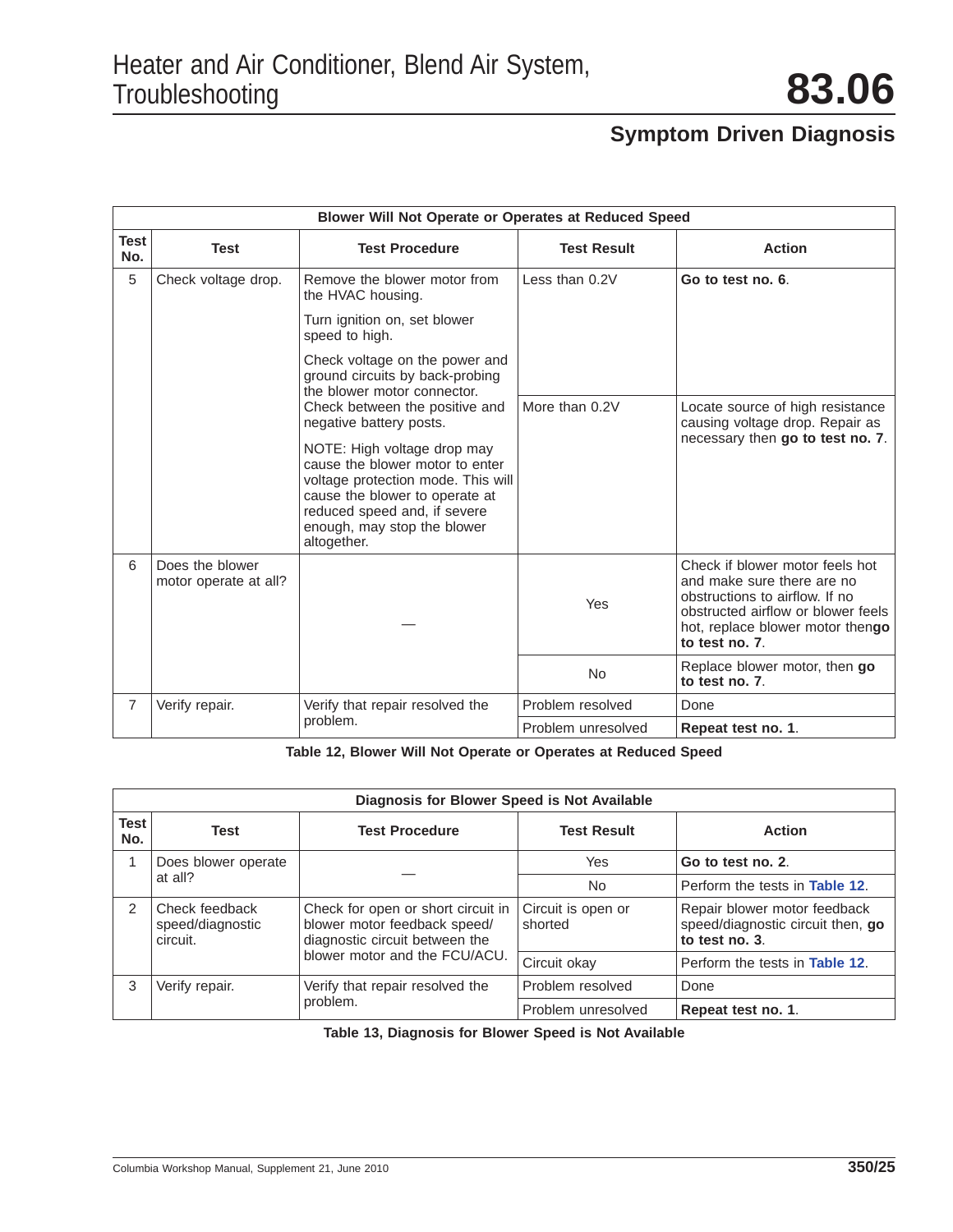<span id="page-25-0"></span>



**Fig. 2, Cab HVAC Assembly**



**Fig. 3, Auxiliary HVAC Assembly**